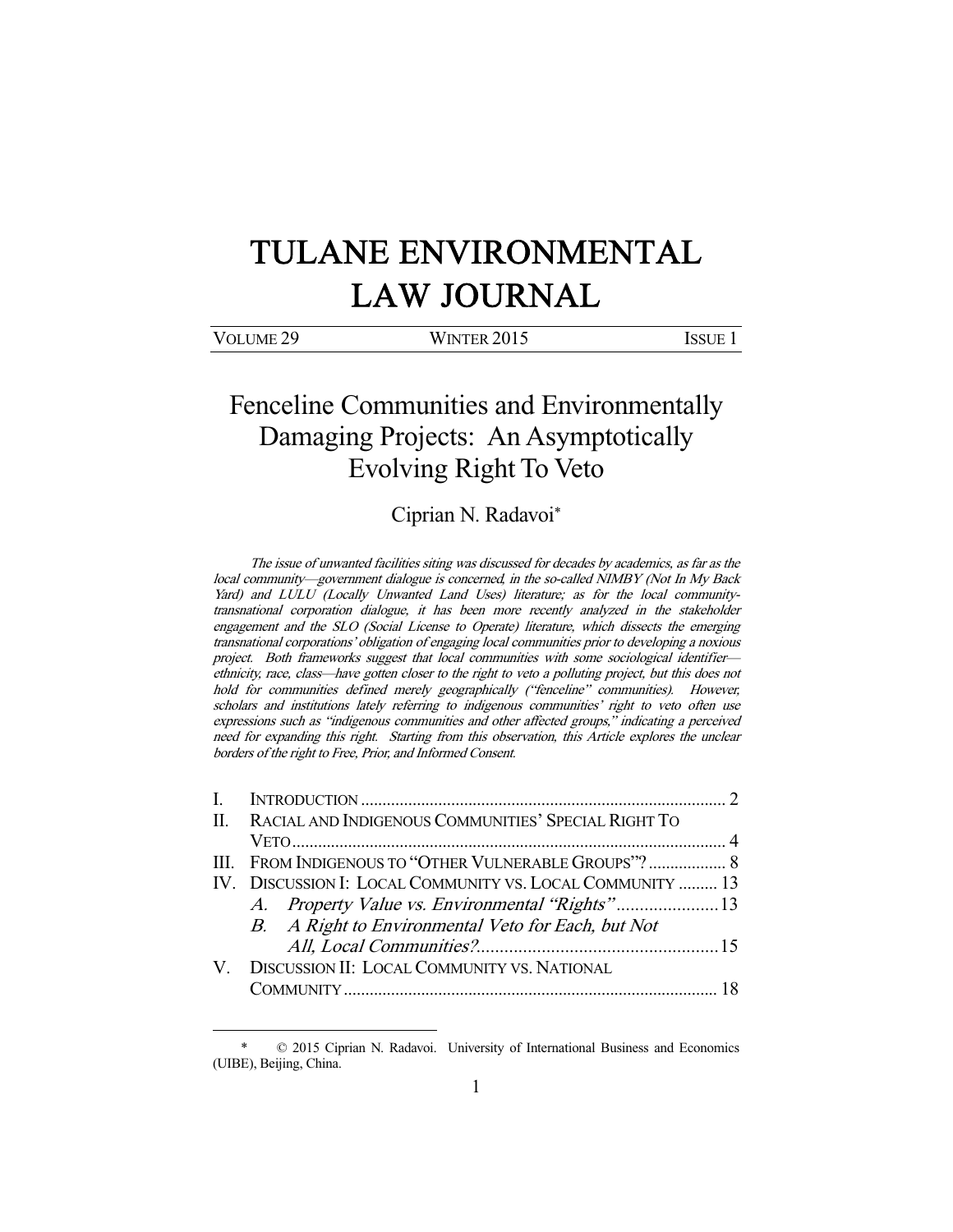|  | A. A Constitutional and Administrative Perspective  18 |  |
|--|--------------------------------------------------------|--|
|  |                                                        |  |
|  |                                                        |  |

#### I. INTRODUCTION

-

 Environmental protests against noxious project sitings have long been seen in Western democracies, but lately they have become common news even in authoritarian countries like China.<sup>1</sup> The literature analyzes the causes of protests and their solutions from a variety of legal and moral perspectives, but it seems shy in asking, let alone answering, a simple question: has the local community the right to say "no" to a polluting project developed in its vicinity? It surely has the right to be informed, to participate in the environmental decision-making processes, and to judicially challenge a permit. If all these resorts, provided by the constitutional architecture and the internationally assumed obligations of any decent state, fail, the local community may still have hopes to resolve the issue in a private manner as the investors voluntarily undertake, in their corporate social responsibility codes, the obligation to engage communities and obtain their consent. But assuming that both these avenues lead nowhere, and the community stands firm in its position that its neighborhood is closed for a polluting development, is there any right on its side? In other words, communities often have the power to overturn a governmental decision, through mobilization of wide societal forces and through resolute, sometimes violent, physical opposition—but do they have the right to do so? Or, to ask more bluntly: Does the lack of the nonparticipation option turn the right to participate in environmental decision making into an obligation to deliver consent? Does the lack of the veto option turn the right to be consulted by the investor into a masquerade?

 While various countries chose distinct legal and political strategies in dealing with the issue, two powerful frameworks have lately witnessed global success, allowing for a universalization of the debate. These are the environmental justice and the indigenous rights movements—and as shown below, both have advanced the power of communities with the respective sociological identifiers to oppose noxious projects affecting

 <sup>1.</sup> See, e.g., Yanhua Deng & Guobin Yang, Pollution and Protest in China: Environmental Mobilization in Context, 214 CHINA Q. 321 (2013); Thomas Johnson, Environmentalism and NIMBYism in China: Promoting a Rules-Based Approach to Public Participation, 19 ENVTL. POL. 430, 433 (2010) (citation omitted); ANDREW C. MERTHA, CHINA'S WATER WARRIORS: CITIZEN ACTION AND POLICY CHANGE (2008).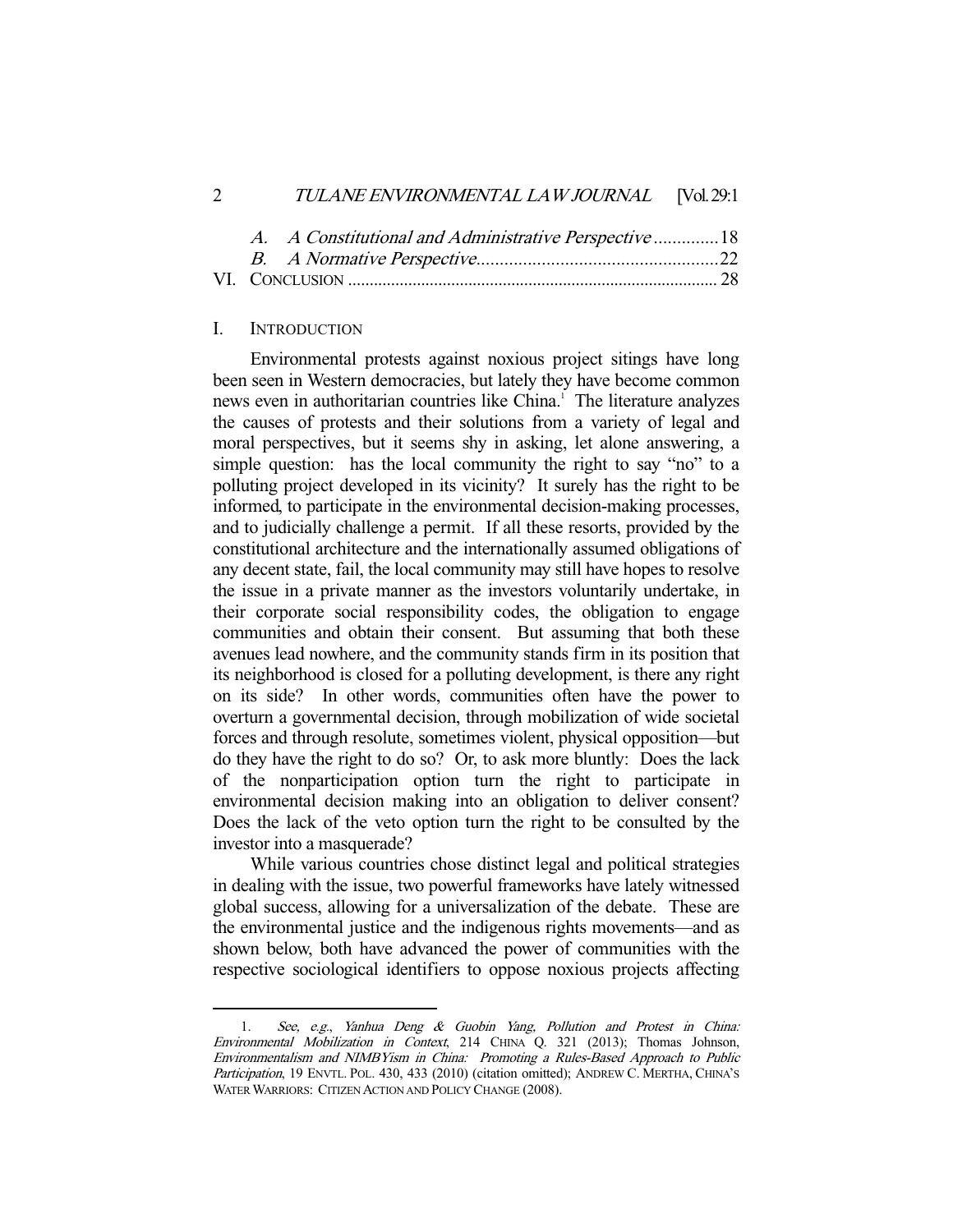their habitat. That leaves behind the question of how to deal with merely geographical communities. Can they also legitimately oppose the anticipated destruction of their environment in the name of competing rights of others? Interestingly, this question is arrived at when following two distinct areas of research: the one on the NIMBY (Not In My Backyard) opposition,<sup>2</sup> having in spotlight attempts of local communities to resist governmental planners' siting of projects deemed locally or regionally necessary, but unwanted locally; and the one on engagement, referring to the soft law obligation of investors, especially in the extractive industry, to negotiate with local communities the terms of the project, including the environmental impacts.

 True, there is a significant difference: in the first case, the project is assumedly necessary, e.g., a landfill or an incinerator, so various locations compete in their efforts to keep it away, while in the second case, there is usually only one possible location, so one local community asserts its environmental rights against the wider community's claimed developmental rights and the investor's economic ones. Nevertheless, the identity of actors (local communities), processes (siting of potentially polluting facilities), underlying rights (environmental, developmental), and types of justice concerned (distributive), together with the unclear extent of the existence of a right to withhold consent, plead for adjoining the two cases. This Article attempts to shed some light on the evolution toward a right to communal environmental veto within the boundaries of a statist assumption—that is to say, without reaching the territory of anarchism and its proposals for self-governing, sustainable communities. In fact, this Article purposely avoids taking the discussion into the field of sustainable development, agreeing with authors who have concluded that squeezing environmental concerns, intra- and intergenerational distributive justice and equity, poverty alleviation, and other noble concepts into this master framework rendered it inoperable.<sup>3</sup>

<sup>2.</sup> Defined by the *Oxford English Dictionary* as "an attitude ascribed to persons who object to the siting of something they regard as detrimental or hazardous in their own neighborhood, while by implication raising no such objections to similar development elsewhere." Nimby, OXFORD ENGLISH DICTIONARY, http://www.oed.com/view/Entry/245895?redirectedfrom= numby#eid (last visited Nov. 23, 2015).

<sup>3.</sup> See, e.g., David Carruthers, From Opposition to Orthodoxy: The Remaking of Sustainable Development, 18 J. THIRD WORLD STUD. 93, 102-03 (2001) (citation omitted); Subhabrata Bobby Banerjee, Who Sustains Whose Development? Sustainable Development and the Reinvention of Nature, 24 ORG. STUD. 143, 169 (2003).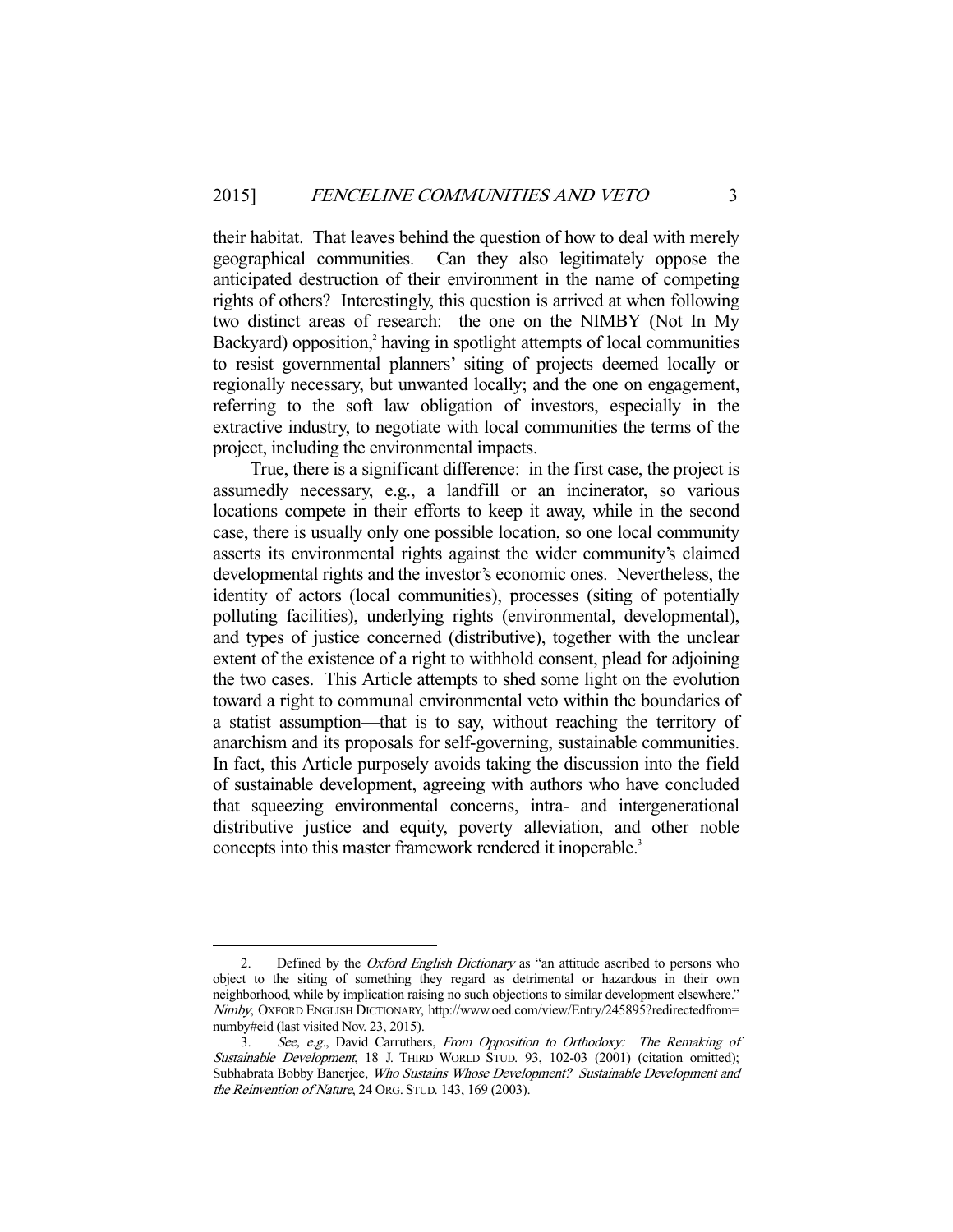#### II. RACIAL AND INDIGENOUS COMMUNITIES' SPECIAL RIGHT TO VETO

 The right to participation in environmental matters is an uncontested human right today. Stipulated for the first time in Principle 10 of the Rio Declaration,<sup>4</sup> it was given solid shape in the following decades in treaties such as the Convention on Access to Information, Public Participation in Decision Making, Access to Justice in Environmental Matters (Aarhus Convention),<sup>5</sup> and the Convention on Biodiversity.<sup>6</sup> Some non-binding documents relevant to the topic are the 2010 United Nations Environment Programme Guidelines for the Development of National Legislation on Access to Information, Public Participation and Access to Justice in Environmental Matters,<sup>7</sup> and the 2011 UN Guiding Principles on Business and Human Rights.<sup>8</sup>

 But participation, as several of these documents emphasize, should be meaningful,<sup>9</sup> a desideratum not easily achievable in the case of projects benefitting the whole society, but bringing environmental damage to the local communities where they are sited—such as waste disposal facilities (landfills and incinerators), oil refineries, thermal or nuclear energy plants, extraction projects, factories generating high pollution, large-scale agricultural projects, and even airports. When one is asked to participate in something of which negative impacts clearly outweigh the benefits, "meaningful" means little. In reality, in the siting process, participation rarely goes beyond the middle rungs of Arnstein's participation ladder, <sup>10</sup> i.e., informing and consulting the affected communities, while the lowest rung in Arnstein's ladder (manipulation, for example by co-option of community leaders) is frequent.<sup>11</sup>

 <sup>4.</sup> U.N. Conference on Environment and Development, Rio Declaration on Environment and Development, U.N. Doc. A/CONF.151/26/Rev.1 (Vol. I), annex I, ¶ 10 (Aug. 12, 1992).

 <sup>5.</sup> Convention on Access to Information, Public Participation in Decision Making, and Justice in Environmental Matters art. 1, June 25, 1998, 2161 U.N.T.S. 447.

 <sup>6.</sup> Convention on Biological Diversity art. 13, June 5, 1992, 1760 U.N.T.S. 79.

 <sup>7.</sup> See Guidelines for the Development of National Legislation on Access to Information, Public Participation and Access to Justice in Environmental Matters, UNITED NATIONS ENV'T PROGRAMME (Feb. 26, 2010), Unep.org/civil-society/Portals/24105/documents/ Guidelines/GUIDELINES\_TO\_ACCESS\_ENV\_INFO\_2.pdf.

<sup>8.</sup> See United Nations Office of the High Comm'r for Human Rights, Guiding Principles on Business and Human Rights: Implementing the United Nations "Protect, Respect and Remedy" Framework, U.N. Doc HR/PUB/11/04 (2011).

The U.N. Guiding Principles speak of corporations' "meaningful consultation with potentially affected groups and other relevant stakeholders." Id. at 19.

<sup>10.</sup> Sherry R. Arnstein, A Ladder of Citizen Participation, 35 J. AM. INST. PLANNERS 216, 219-20 (1969) (citation omitted).

<sup>11.</sup> *Id.* at 218 (citation omitted).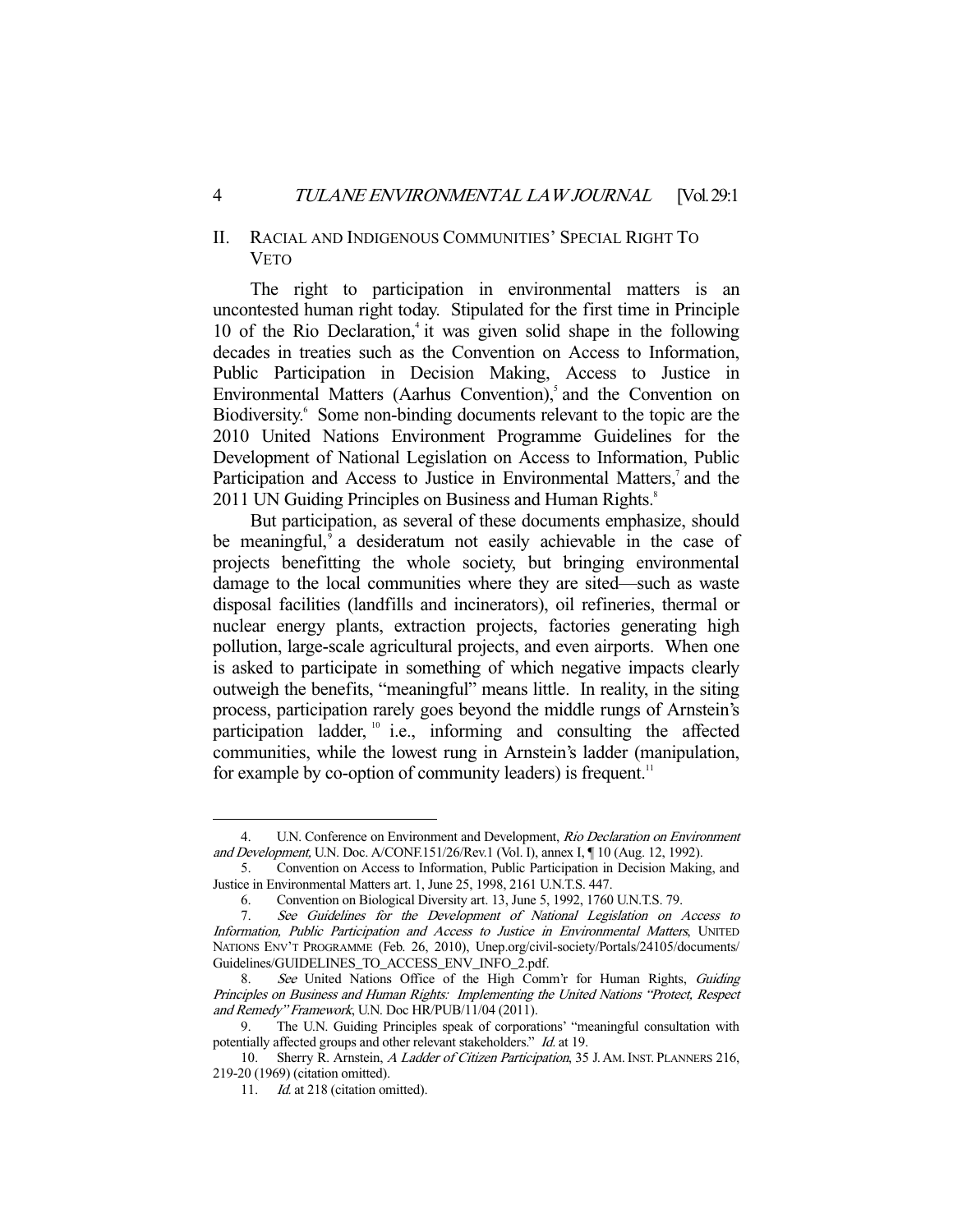With increased resistance to LULUs (Locally Unwanted Land Uses ), and operating with generous, but fuzzy, concepts like fairness and participation, governments have to find ways to reconcile conflicting interests among communities—be they local communities, in the case of NIMBYs, or a local community and the whole society in cases of  $NIABYs$  (Not In Anyone's Back Yard).<sup>12</sup> Apparently, the administrations in developed countries have not done a good job over the last century in managing the intra-national distribution of environmental harm, disfavoring poor and racial minority neighborhoods, which lack the financial and political resources to challenge environmentally damaging investments. That discrimination, termed environmental racism, has led to the emergence of the environmental justice (EJ) movement,<sup>13</sup> which in the 1980s became in the United States a national action frame for minority and poor communities to mobilize against siting of toxic waste and industries in their vicinity.<sup>14</sup>

 Incorporating racism, injustice, and environmentalism in one master frame,<sup>15</sup> EJ proved extremely potent, leading to the adoption of several laws addressing the issue in the Western democracies,<sup>16</sup> and the creation of specialized institutions. 17 The racial minority communities in developed countries thus have improved their capacity to veto a project by activating the powerful master frame of EJ, but this leaves us with the

 <sup>12.</sup> Not In Anyone's Back Yard, referring to projects that can be located in only one place, such as a mining exploitation, and thus a rejection by the community automatically means the death of the project. The conflict, in this case, is the well-known dilemma of sustainability versus development.

 <sup>13.</sup> The movement was initiated in 1982, with the massive protests in Warren County (North Carolina) against the siting of a polychlorinated biphenyl (PCB) landfill in an Afro-American neighborhood. See Hilda E. Kurtz, Reflections on the Iconography of Environmental Justice Activism, 37 AREA 79, 80 (2005).

 <sup>14.</sup> Stella M. Čapek, The "Environmental Justice" Frame: A Conceptual Discussion and an Application, 40 SOC. PROBS. 5, 21 (1993).

 <sup>15.</sup> Dorceta E. Taylor, The Rise of the Environmental Justice Paradigm: Injustice Framing and the Social Construction of Environmental Discourses, 43 AM. BEHAV. SCIENTIST 508, 514 (2000).

 <sup>16.</sup> In the United States, the basis of all environmental justice policy in federal agencies after 1994 was formed in Executive Order No. 12,898, 3 C.F.R. § 859 (1995). In the European Union, Council Directive 2003/35/EC on Public Participation, 2003 O.J. (L 156) 17 led to the adoption of environmental justice law in Spain. See Ley 27/2006, de 18 de julio, Por la que se Regulan los Derechos de Acceso a la Información, de Participación Pública y de Acceso a la Justicia en Materia de Medio Ambiente (B.O.E. 2006, 171) (Spain). After national consultation, the United Kingdom adopted the Clean Neighborhoods and Environment Act 2005, C. 16, §§ 1- 111 (United Kingdom).

<sup>17.</sup> See, e.g., National Environmental Justice Advisory Council, EPA (July 2012), http://www3.epa.gov/environmentaljustice/resources/publications/factsheets/fact-sheet-nejac.pdf; Federal Interagency Working Group on Environmental Justice, EPA, http://www3.epa.gov/ environmental/justice/interagency/index.html (last updated Oct. 21, 2015).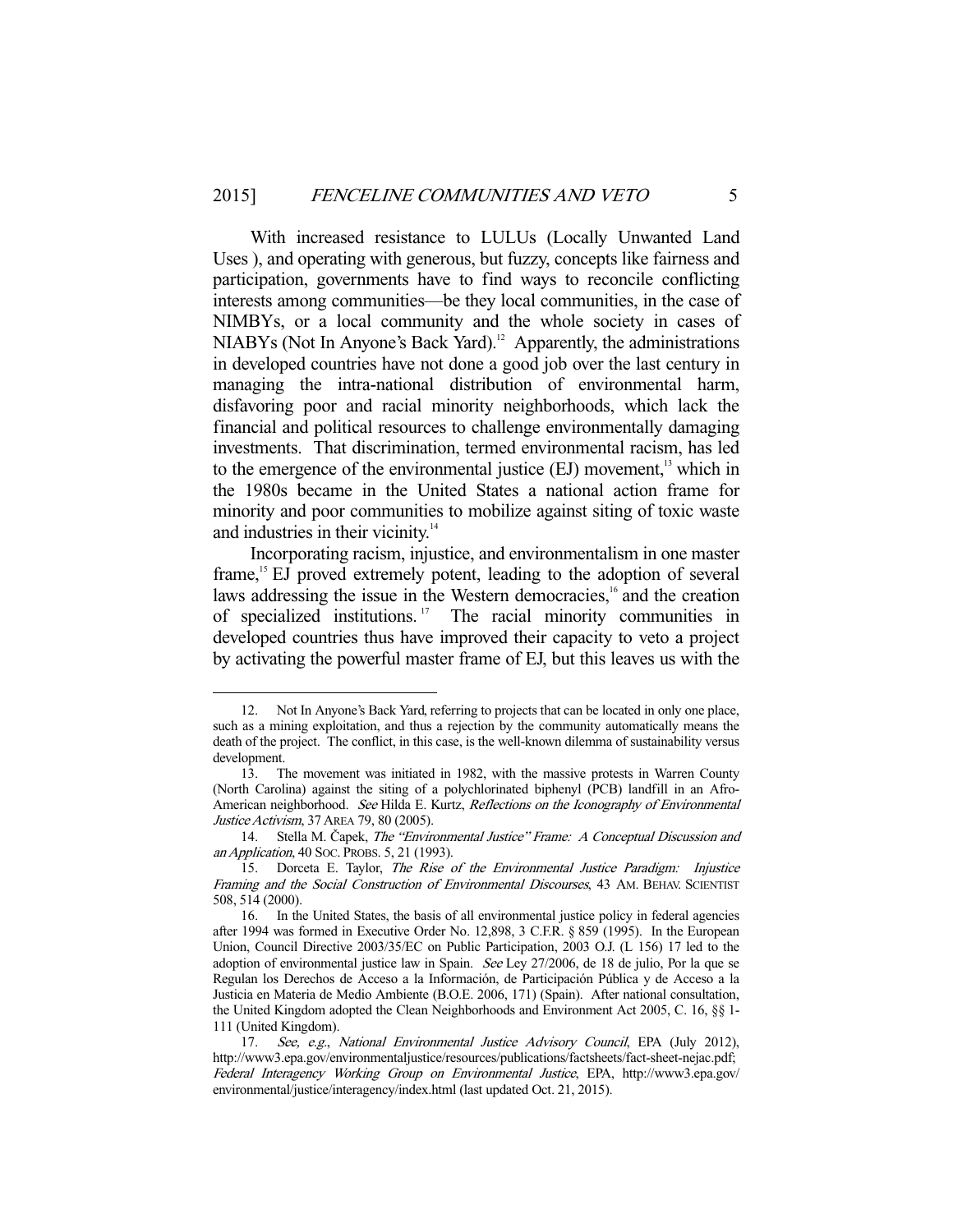question of what happens with the other local communities: do they also have a right to oppose noxious projects? They have the possibility, by building political alliances, for example, through their representatives in higher levels of local and central administration, but the success of these actions is uncertain because there is no clearly articulated right underlying them: neither in the internal normative net of the state, where environmental participation means at maximum consultation on some characteristics of the project, nor in the international human rights architecture, where the right to a clean environment was not established, at least not in a form enforceable in such cases.

 Moreover, the possible advantage of better-off communities is limited to the prior, informal, behind-the-scene stages of opposition to a noxious project. Here, the advantage is confined to the silent activation of power networks; a public, open NIMBY opposition is perceived negatively as a selfish attempt to pass "on harmful projects to poorer, less organized communities,"18 and would thus receive little support. Once the opposition takes a formal shape—e.g., requests addressed to the administrative organs in charge of planning, or judicial claims—it reaches a class-neutral territory.<sup>19</sup> Administrative requests of halting a project have little chance of success, and judicial claims can only address technical errors in the project, such as a faulty Environmental Impact Assessment  $(EIA)^{20}$  Once these steps are exhausted and the resistance reaches the highest stage, turning into a social demand, a mere geographical community is in fact disadvantaged over a poor or a racial minority community due to the activation of the EJ master frame.

 Indigenous people have recently come even closer to a right to veto a polluting project, given their special status in international law. The foundations of their rights in the Indigenous and Tribal Peoples Convention (also known as ILO Convention  $169)^{21}$  mainly referred to prohibiting nonconsensual displacement and were based on self-

<sup>18.</sup> Malte P. Benjamins, *International Actors in NIMBY Controversies: Obstacle or* Opportunity for Environmental Campaigns?, 28 CHINA INFO. 338, 344 (2014).

 <sup>19.</sup> Class or race may be factors in the initial stages of siting, where politics or power may play a role. Once the dispute reaches adversarial procedures that are well regulated and managed by the state (administratively or judicially), it is less likely that the decision will be in any way influenced by the characteristics of the community.

<sup>20.</sup> See Uma Outka, NEPA and Environmental Justice: Integration, Implementation, and Judicial Review, 33 B. C. ENVTL. AFF. L. REV. 601, 619 (2006) (citing 5 U.S.C. §§ 702, 704  $(2000)$ ).

 <sup>21.</sup> Indigenous and Tribal Peoples Convention, ILO (June 27, 1989), http://www.ilo. org/dyn/normlex/en/f?p=NORMLEXPUB:12100:0::NO:12100:P12100\_ILO\_CODE:C169.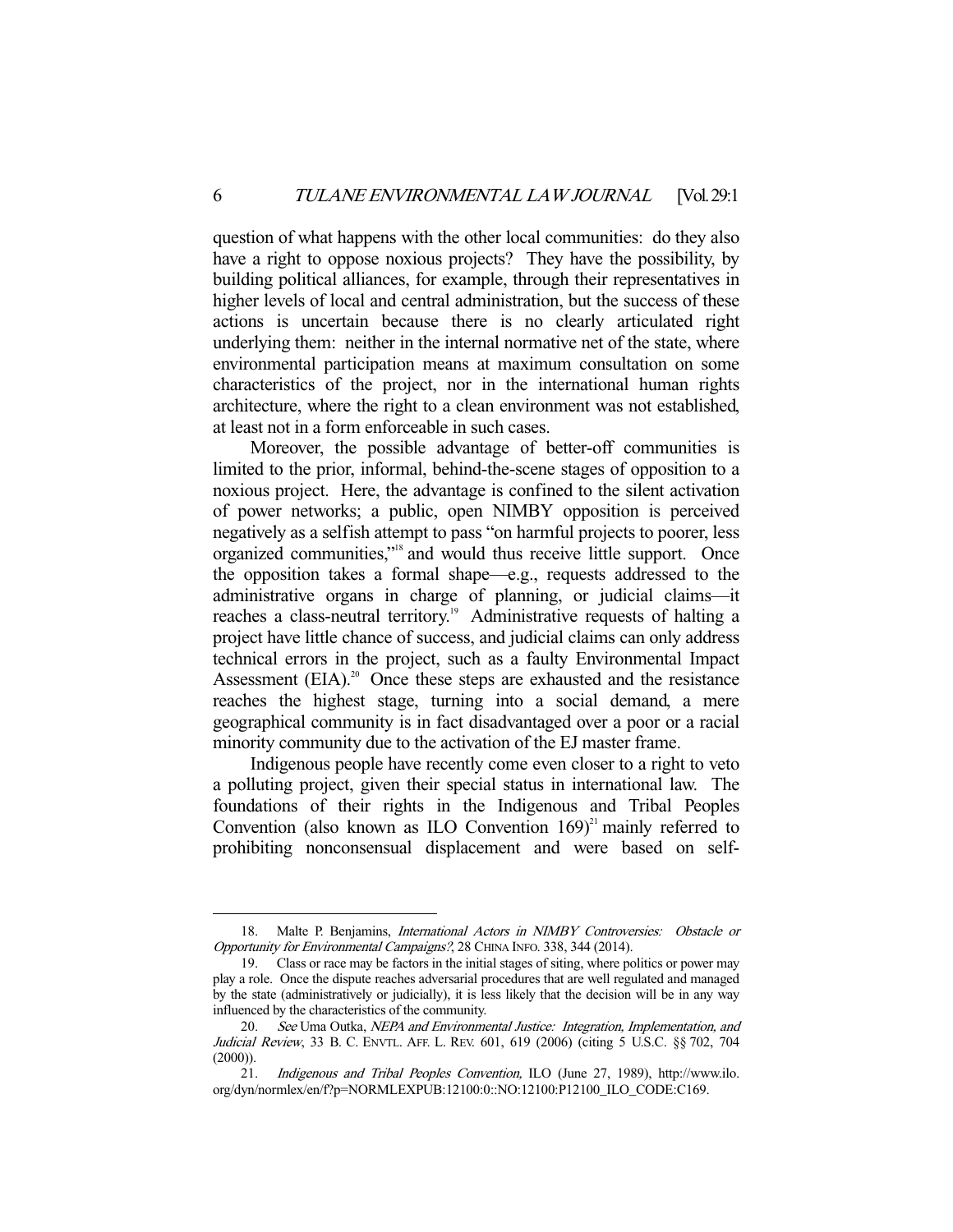determination and communal, informal property rights on their lands.<sup>22</sup> In 2007, an environmental dimension was added: the United Nations Declaration on the Rights of Indigenous People, benefitting from almost unanimous worldwide support after Australia, Canada, New Zealand, and the United States reconsidered their initial rejection, specifically required in article 29/2 that "no storage or disposal of hazardous materials shall take place in the lands or territories of indigenous peoples without their free, prior, and informed consent."<sup>23</sup>

 But even in the absence of such an explicit environmental provision, any administrative decision that affects them was conditioned by the existence of the free, prior, and informed consent (FPIC), as stipulated in article 32 of the same document and reaffirmed most recently by heads of state and government at the 2014 World Conference on Indigenous Peoples.<sup>24</sup> With the Inter-American Court of Human Rights' decision in Kichwa v. Ecuador<sup>25</sup> confirming the necessity of FPIC in all decisions potentially affecting indigenous people,<sup>26</sup> with the African Commission<sup>27</sup> and European human rights documents<sup> $28$ </sup> taking similar approaches, indigenous people now receive significant global support in their quest for self-determination and its particular manifestation of denying consent to an unwanted project, including for environmental concerns.

 Although rooted in different moral and legal grounds—fairness and nondiscrimination, in the case of racial minority communities in developed countries, and self-determination and property in the case of indigenous peoples—the two cases have in common a significant impact on the siting decisions of their governments. Both racial minority and indigenous communities can say "NIMBY!" with stronger arguments than a mere geographical community. The common denominator of vulnerability of these communities actually led commentators, as shown

Carol Y. Verbeek, Note, Free, Prior, Informed Consent: The Key to Self-Determination, 37 AM.-INDIAN L. REV. 263, 269-73 (2012).

 <sup>23.</sup> G.A. Res. 61/295, at 8 (Oct. 2, 2007).

<sup>24.</sup> *Id.* at 9.

 <sup>25.</sup> Kichwa Indigenous People of Sarayaku v. Ecuador, Merits and Reparations, Judgment, Inter-Am. Ct. H.R. (ser. C) No. 245 (June 27, 2012).

 <sup>26.</sup> Previously, IACtHR was of the opinion that only projects with major impacts need consent, all other ones sufficing consultation. See Verbeek, supra note 22, at 269 (citing Saramaka People v. Suriname, Preliminary Objections, Merits, Reparations, and Costs, Judgment, Inter-Am. Ct. H.R. (ser. C) No. 172, ¶ 138 (Nov. 28, 2007)).

<sup>27.</sup> See Indigenous Peoples in Africa: The Forgotten Peoples?, AFR. COMM'N ON HUM. & PEOPLE'S RTS. (2006), http://www.achpr.org/files/special-mechanisms/indigenous-populations/ achpr\_wgip\_report\_summary\_version\_eng.pdf.

 <sup>28.</sup> Expert Mechanism on the Rights of Indigenous Peoples, Fifth Session, Statement on Behalf of the European Union, EUROPEAN UNION (July 9-13, 2012), http://eeas.europa.eu/ delegations/un\_geneva/documents/eu\_statments/human\_right/20120711\_-indigenous\_peoples.pdf.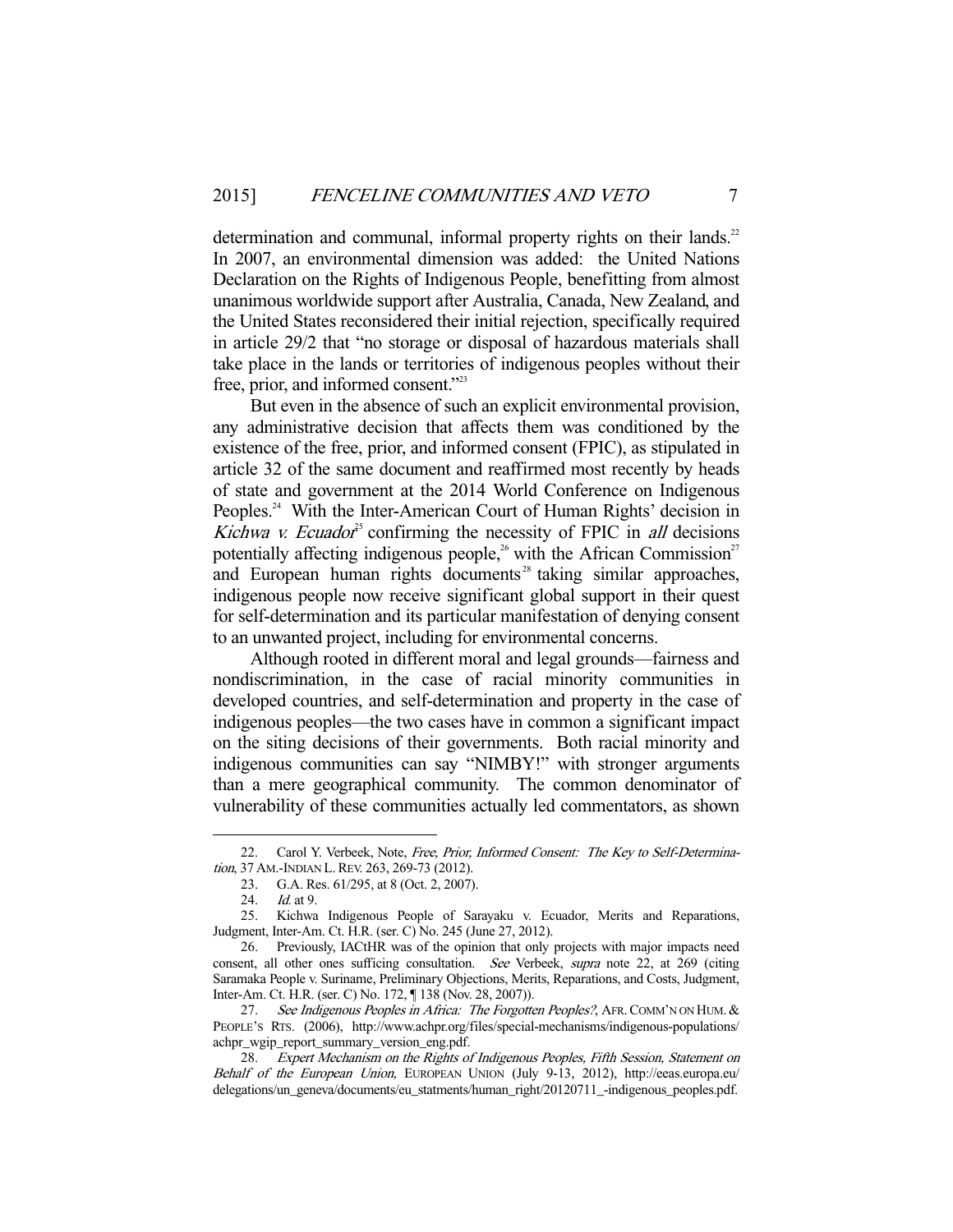in the next section, to ask for an extension of the FPIC rights from indigenous groups to all vulnerable communities.<sup>29</sup> This brings us to the already mentioned problem: if all marginalized communities characterize their opposition to noxious projects as a fight for social justice, potentially mobilizing wide societal support, this leaves the nonmarginalized communities with the blame of selfishness when they struggle for the same cause.

#### III. FROM INDIGENOUS TO "OTHER VULNERABLE GROUPS"?

 The unclear extent of the community's right to reject a project on environmental grounds was timidly discussed in the scholar community, especially in the literature on the Social License to Operate (SLO).<sup>30</sup> However, there is some degree of confusion on the consequential link between consent and consultation; uncarefully manipulating these terms leads to (intentionally or not) avoiding the essential issue of the community's right to "no," while putting the focus on the right to know. An illustration of the confusion is the parallel presentation by one author $31$  of the Philippines' and Canada's public policies imposing duties on corporations in relation to the affected communities. The author presents the cases as similar, when in reality the Philippines conditions issuance of the permits on the community's consent, $32$  whereas the Canadian document only requires consultation with the aim of incorporating community grievances into corporate decisions.<sup>33</sup> Another illustration of the confusion is the tricky interpretation of the "C" in the FPIC acronym as sometimes standing for *Consultation*, and other times, especially when indigenous people are concerned, as standing for Consent. $34$ 

<sup>29.</sup> See, e.g., Subhabrata Bobby Banerjee, Voices of the Governed: Towards a Theory of the Translocal, 18 ORG. 323, 327 (2011); Robert Goodland, Free, Prior and Informed Consent and the World Bank Group, 4 SUSTAINABLE DEV. L. & POL'Y 66, 69 (2004).

 <sup>30.</sup> See, e.g., Bruce Harvey, Social Development will not Deliver Social License to Operate for the Extractive Sector, 1 EXTRACTIVE INDUS. & Soc'y 7 (2014) (analyzing the tendency of SLO to blur appropriate boundaries between government, business, and community); see also Ciprian N. Radavoi, Locating Local Community Interests Between Government's Assurances and Investor's Expectations, in CORPORATE RESPONSIBILITY & SUSTAINABLE DEVELOPMENT: THE NEXUS OF PRIVATE AND PUBLIC INTERESTS 81, 93 (Lez Rayman-Bacchus & Philip R. Walsh, eds., forthcoming Dec. 2015) (discussing the problem of SLO consultancy firms avoiding the issue of consent).

 <sup>31.</sup> Barnali Choudhury, Aligning Corporate and Community Interests: From Abominable to Symbiotic, 2014 BYU L. REV. 257, 299.

 <sup>32.</sup> Id.

 <sup>33.</sup> Id.

 <sup>34.</sup> The World Bank's view is that consultation is required, but does not result in a veto power for indigenous communities. Indigenous Peoples, Operation Manual, WORLD BANK, para.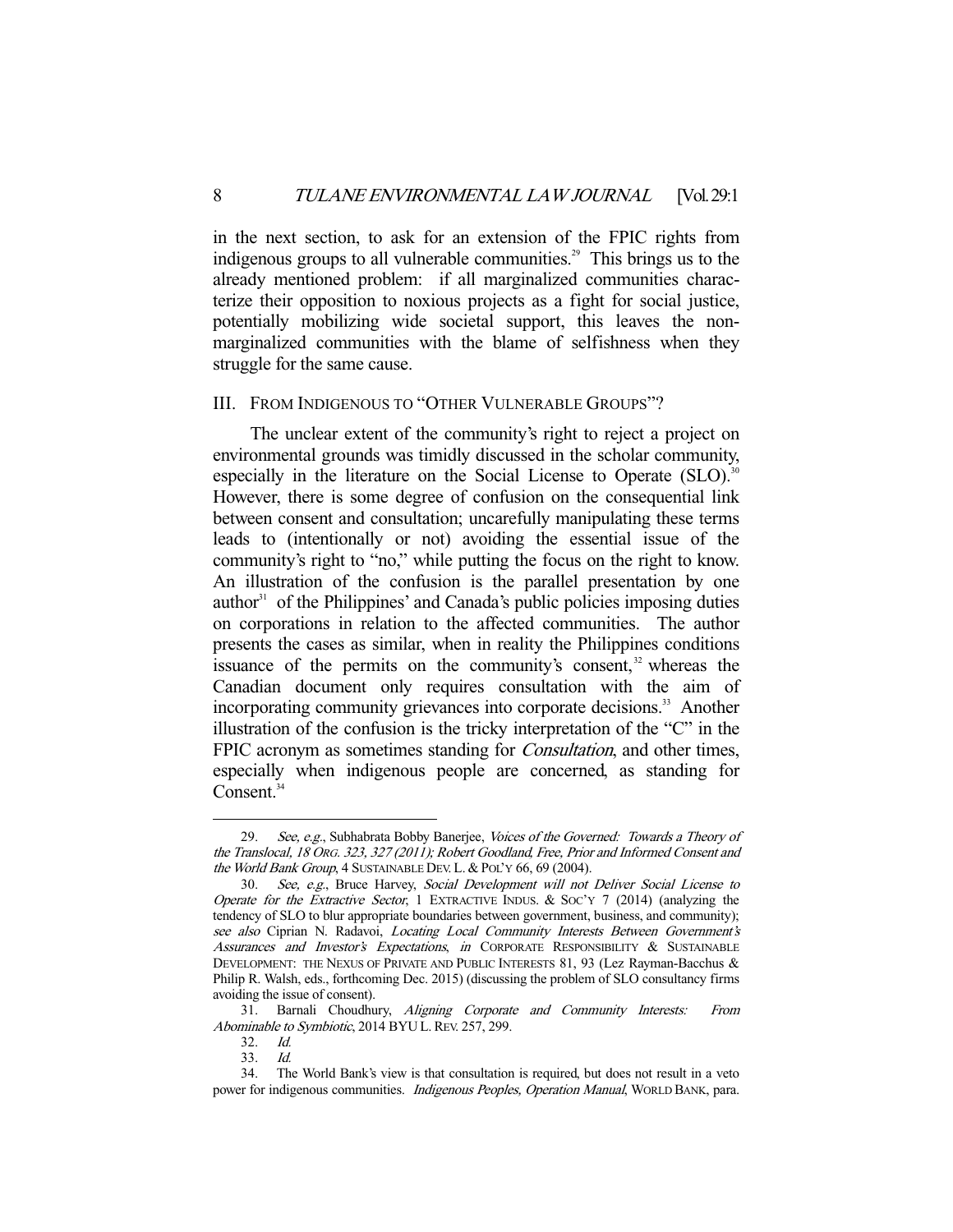Addressing the confusion, Parsons, Lacey, and Moffat have emphasized the gap between the tangible perception suggested by the term "License" in "Social License to Operate" and the metaphorical conceptualization by managers, as an intangible and unwritten tool governing processes of engagement.<sup>35</sup> They suggest instead that "[a] more robust demonstration would perhaps incorporate the principle of free, prior and informed consent, so that both tangible and intangible elements are present."36 In fact, as mentioned above, this view is already implemented to some extent in the Philippines, where community consent is an essential legal condition for planners in approving projects that require an  $EIA.^{37}$ 

 While Parsons, Lacey, and Moffat base their suggestion on actual unsatisfactory conceptualization of SLO by managers, other authors plead for expansion based on a parallel with the FPIC right achieved by indigenous populations. One approach is to stretch its boundaries in order to accommodate vulnerable categories in general: a former director of the World Bank argues that "FPIC should be applied to all communities, certainly for indigenous peoples, but also the poor in general."38 Similarly, noting that "[i]t is not just Indigenous communities that are affected by the 'development' curse," Banerjee builds his thesis on internal colonialism in India referring to both indigenous and rural communities affected by extractive projects.<sup>39</sup> Discussing FPIC in mining and forestry, Mahanty and McDermott<sup>40</sup> also have in focus indigenous populations "and other vulnerable local populations."

 The issue of expanding the indigenous peoples' right to veto, in particular circumstances, to other vulnerable categories is not only a theoretical inquiry of scholars. The same case is supported by

<sup>1,</sup> http://web.worldbank.org (search in search bar for "OP 4.10 Indigenous Peoples"; then follow "Ext Opmanual-OP 4.10-Indigenous Peoples" hyperlink) (last updated Apr. 2013).

 <sup>35.</sup> Richard Parsons, Justine Lacey & Kieren Moffat, Maintaining Legitimacy of a Contested Practice: How the Minerals Industry Understands Its 'Social License To Operate,' 41 RESOURCES POL'Y 83, 88 (2014).

 <sup>36.</sup> Id. at 89.

 <sup>37.</sup> Order To Further Strengthen the Implementation of the Environmental Impact Statement System, Admin. Order No. 96-37 (Dec. 2, 1996) (Phil.), http://www.denr.gov.ph/ policy/1996/ENV\_DAO\_1996-37.pdf; see also Lourdes M. Cooper & Jennifer A. Elliott, Public Participation and Social Acceptability in the Philippine EIA Process, 2 ENVTL. ASSESSMENT POL'Y & MGMT. 339 (2000).

 <sup>38.</sup> Goodland, supra note 29, at 69.

 <sup>39.</sup> Banerjee, supra note 29, at 327 (citing ARUNDHATI ROY, POWER POLITICS (2d ed. 2001).

Sango Mahanty & Constance L. McDermott, How Does 'Free, Prior and Informed Consent' (FPIC) Impact Social Equity? Lessons from Mining and Forestry and Their Implications for REDD+, 35 LAND USE POL'Y 406, 415 (2013).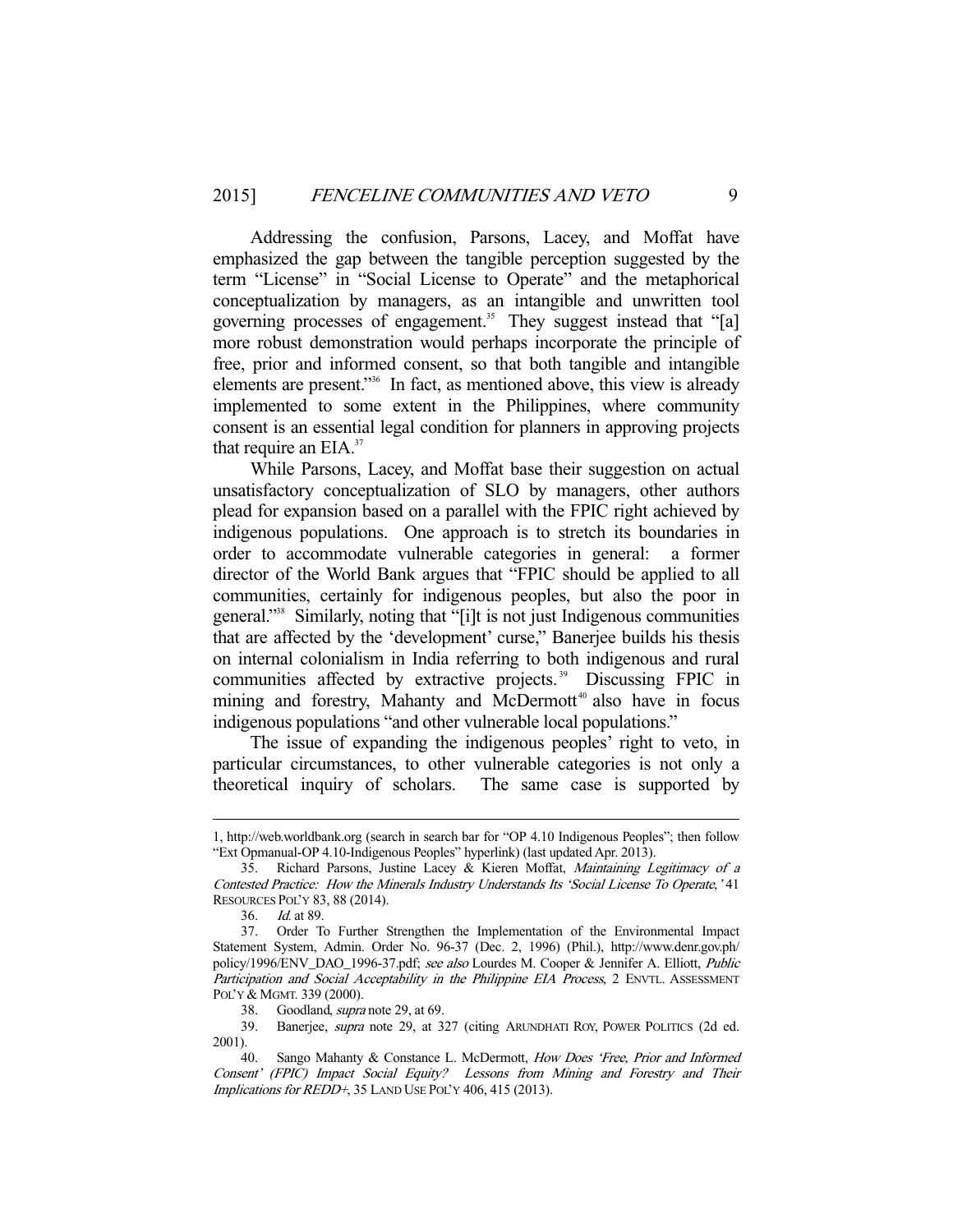documents issued by industry organizations—for instance, the World Commission on Dams discusses consent by "indigenous and tribal peoples, women and other vulnerable groups."<sup>41</sup> The United Nations Economic and Social Council, in its Maastricht Declaration on Environmental Democracy, also indirectly supports the case for a veto right to all vulnerable communities by deploring the adoption of noxious projects in spite of objections of the affected people, "in particular that of vulnerable groups, such as children and women, rural communities and the poor."<sup>42</sup>

 An even wider perspective excludes any sociological characterization of the community for which the FPIC is discussed. The World Resources Institute, for example, argues:

Although the right to FPIC is more firmly entrenched for indigenous communities, there is a growing recognition that *all communities* should have a meaningful role in making decisions about projects that directly affect them, including the ability to refuse to host projects that do not provide adequate benefits or help them to realize their development aspirations.

 For nonindigenous communities, the case for FPIC is based on (1) the right to meaningful participation in environmental decision making; (2) the right to control access to their lands and resources; (3) contemporary standards of public participation as a hallmark of legitimate governance; and  $(4)$  basic principles of equity and justice.<sup>43</sup>

There is, however, some confusion in many of the scholarly and business perspectives. For example, an industry-led initiative for sustainable development in mining admits the FPIC principle for all affected communities . . . but not really:

Land use decisions should be arrived at through a process that respects the principle of prior informed consent arrived at through democratic decisionmaking processes that account for the rights and interests of communities

 <sup>41.</sup> WORLD COMM'N ON DAMS, DAMS AND DEVELOPMENT: A NEW FRAMEWORK FOR DECISION-MAKING 215 (2000).

 <sup>42.</sup> U.N. Econ. & Soc. Council, Maastricht Declaration: Transparency as a Driving Force for Environmental Democracy, ECE/MP.PRTR/2014/2/Add.1 (July 2, 2014).

 <sup>43.</sup> STEVEN HERZ, ANTONIDA VINA & JONATHAN SOHN, WORLD RES. INST., DEVELOPMENT WITHOUT CONFLICT: THE BUSINESS CASE FOR COMMUNITY CONSENT 9-10 (Joan O'Callaghan ed., 2007) (emphasis added) (citing U.N. Conference on Environment and Development, Rio Declaration on Environment and Development, ¶ 10, U.N. Doc. A/Conf. 151/26/Rev.1 (vol. I), annex I (Aug. 12, 1992); Moiwana Vill. v. Suriname, Preliminary Objections, Mertis, Reparations, and Costs, Judgment, Inter-Am. Ct. H.R. (ser. C) No. 124, ¶ 191 (Nov. 28, 2007)).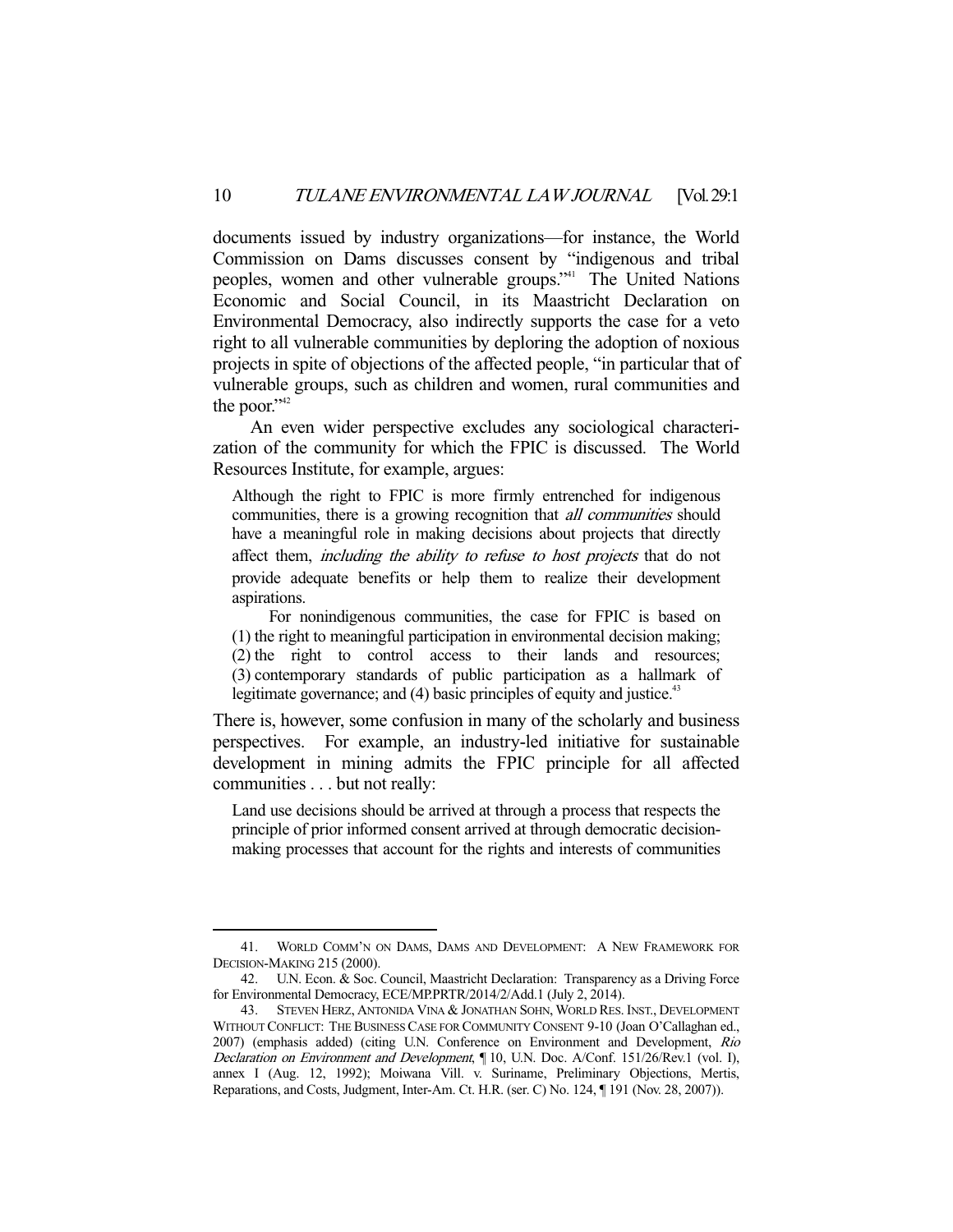and other stakeholders, while still allowing for the negotiated use of renewable and non-renewable resources.<sup>44</sup>

Similarly, in search of a moral and legal ground to expand the FPIC from indigenous to all poor communities, Goodland<sup>45</sup> argues that democracy should be the basis of consent, rather than proneness to suffering. A democratic decision-making process, however, would have the effect of extending the veto rights to all fenceline communities, not only the disadvantaged ones.

 While the academic and institutional authors cited above are correct that vulnerable groups need protection from abusive siting of polluting facilities in their environment, one problem is that discussing it in the context of indigenous rights creates confusion. With the indigenous rights' distinct legal and moral base, extending their heavily fought-for FPIC to other vulnerable groups is not only conceptually but also morally and strategically unsustainable; like in other cases when similarity of reasons was not seen as enough for similarity of treatment because a particular category needed special protection,<sup>46</sup> the case for expanding the FPIC should be analyzed in total separation from the indigenous peoples' situation.

 The starting point thus should be the environmental justice debate, where the argument is mainly nondiscrimination. But this is stuffed mostly with empirical arguments extracted from the unbalanced noxious siting in disadvantaged communities, as "no single method for assessing environmental justice existed, or [is] ever likely to exist."<sup>47</sup> If contained in the territory of rights and claims, the debate should answer the question: discrimination from what? Because the two main motivators of NIMBY protests are the decrease in property prices and in the environmental quality of communities, it is fair to infer that the rights in the enjoyment of which racial minority and poor communities were discriminated are property and a clean environment.

 The focus of this Article is environmental. The next Part argues that the financial aspect in fact can justify the blame of selfishness on the NIMBY protests. Under these circumstances, the real problem of the

 <sup>44.</sup> THE MMSD ASSURANCE GRP., BREAKING NEW GROUND: MINING, MINERALS AND SUSTAINABLE DEVELOPMENT 25 (2002).

 <sup>45.</sup> Goodland, supra note 29.

 <sup>46.</sup> The United Nations recommends the avoidance of the term "refugees" for "environmentally displaced people." See Climate Change, Natural Disasters and Human Displacement: A UNCHR Perspective, UNHCR (Oct. 23, 2008), http://www.refworld.org/docid/ 492bb6b92.html.

 <sup>47.</sup> EDWARDO LAO RHODES, ENVIRONMENTAL JUSTICE IN AMERICA: A NEW PARADIGM 120 (2003).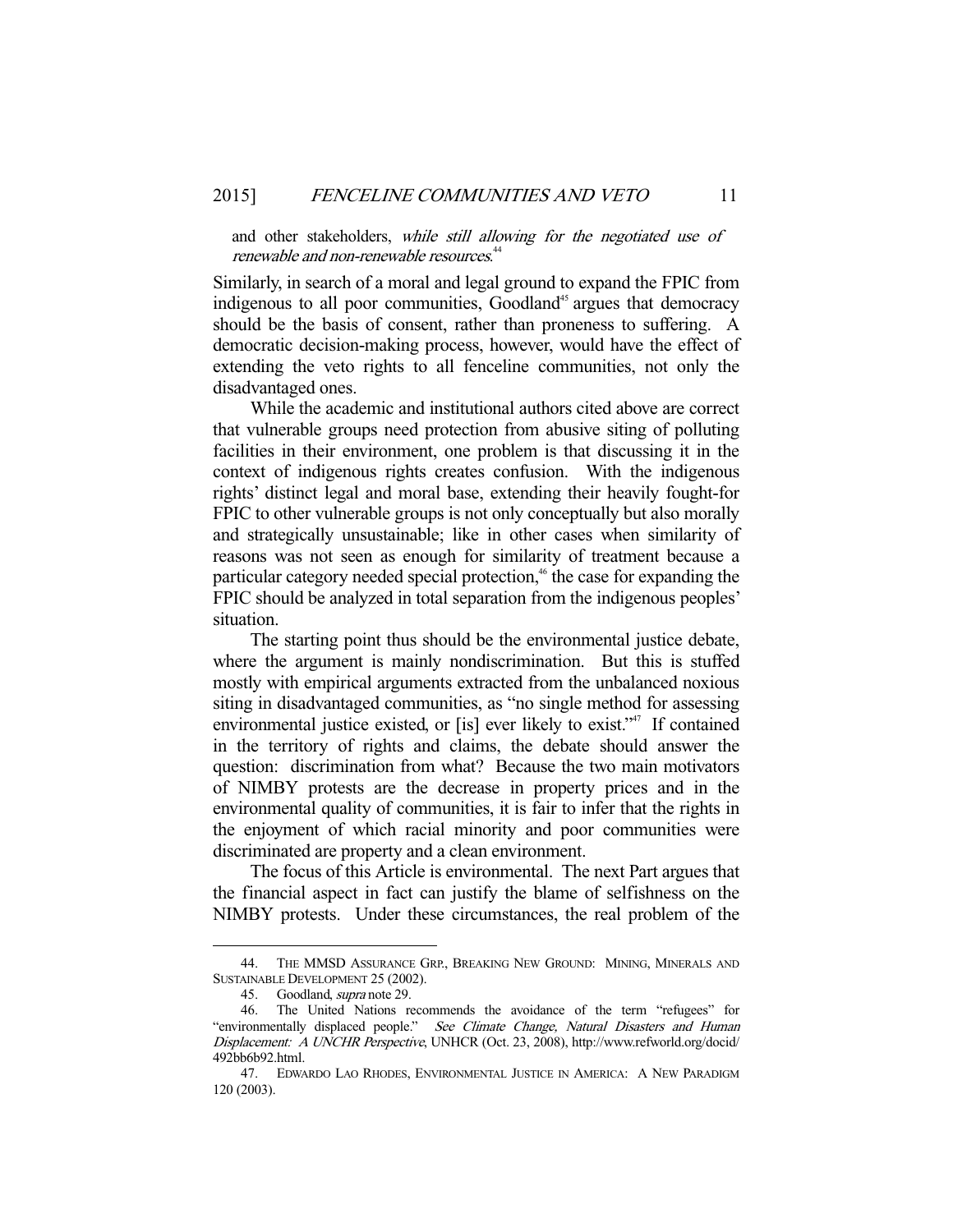existence of a right to veto should be limited to the environmentally grounded rejection of an investment when either (1) several locations have been correctly identified as suitable and none is willing to trade off for compensation; or (2) only one location is possible, like in the case of extractive projects, and the community is not willing to accept the tradeoff proposed by the investor and/or the authorities. For other situations, like a wrongly selected community—intentionally or not, for racial or whatever reasons—the protests only bring about the discussion of fairness and the legitimacy of a certain administrative  $act<sub>1</sub><sup>48</sup>$  but not the right to veto.

 In Feinberg's famous analysis, rights are valid claims encompassing two distinct dimensions: they are claims to something, and they are claims against someone.<sup>49</sup> The *something* in our case is a clean environment: water, air, and soil. True, these are considered secondclass rights in comparison to more fundamental rights, $50$  but are at a minimum seen as a precondition of the fundamental right to life,<sup>51</sup> and in any case a precondition for the right to health.<sup>52</sup> The International Covenant on Economic, Social and Cultural Rights provides for the right "to the enjoyment of the highest attainable standard of physical . . . health," and it further defines it as an inclusive right made of "access to safe and potable water and adequate sanitation, an adequate supply of safe food, nutrition and housing, healthy occupational and environmental conditions."<sup>53</sup> However weak it may be for the time being,<sup>54</sup> such a right to healthy environmental conditions is the same for all communities found by the government planners as suitable to host the noxious project;

<sup>48.</sup> Richard G. Kuhn & Kevin R. Ballard, Canadian Innovations in Siting Hazardous Waste Management Facilities, 22 ENVTL. MGMT. 533, 534 (1998). Local opposition functions as a checking factor against incompetent siting decision making.

<sup>49.</sup> Joel Feinberg, Duties, Rights, and Claims, 3 AM. PHIL. Q. 137, 137 (1966).

 <sup>50.</sup> Richard P. Hiskes, The Right to a Green Future: Human Rights, Environmentalism, and Intergenerational Justice, 27 HUM. RTS. Q. 1346, 1348 (2005) (quoting Shari Collins-Chobanian, Beyond Sax and Welfare Interests: A Case for Environmental Rights, 22 ENVTL. ETHICS 133, 133, 148 (2000)).

 <sup>51.</sup> Collins-Chobanian, supra note 51, at 133.

<sup>52.</sup> See id. at 147-48.

<sup>53.</sup> Comm. on Econ., Soc. & Cultural Rights, General Comment No. 14: The Right to the Highest Attainable Standard of Health, U.N. Doc. E/C.12/2000/21 (2000), (citing G.A. Res. 2200A (XXI), International Covenant of Economic, Social, and Cultural Rights (Dec. 16, 1966)).

 <sup>54.</sup> Things are changing, as more than ninety countries have included the right to live in a healthy environment in their constitutions. Besides, there is increased nongovernmental international pressure for the recognition of a justiciable human right to a clean environment, in the context of the climate change debate and the sustainable development debate. For example, the influential International Bar Association recently pleaded for it. Int'l Bar Ass'n, Achieving Justice and Human Rights in an Era of Climate Disruption, Climate Change Justice and Human Rights Task Force Report 1, 9 (July 2014).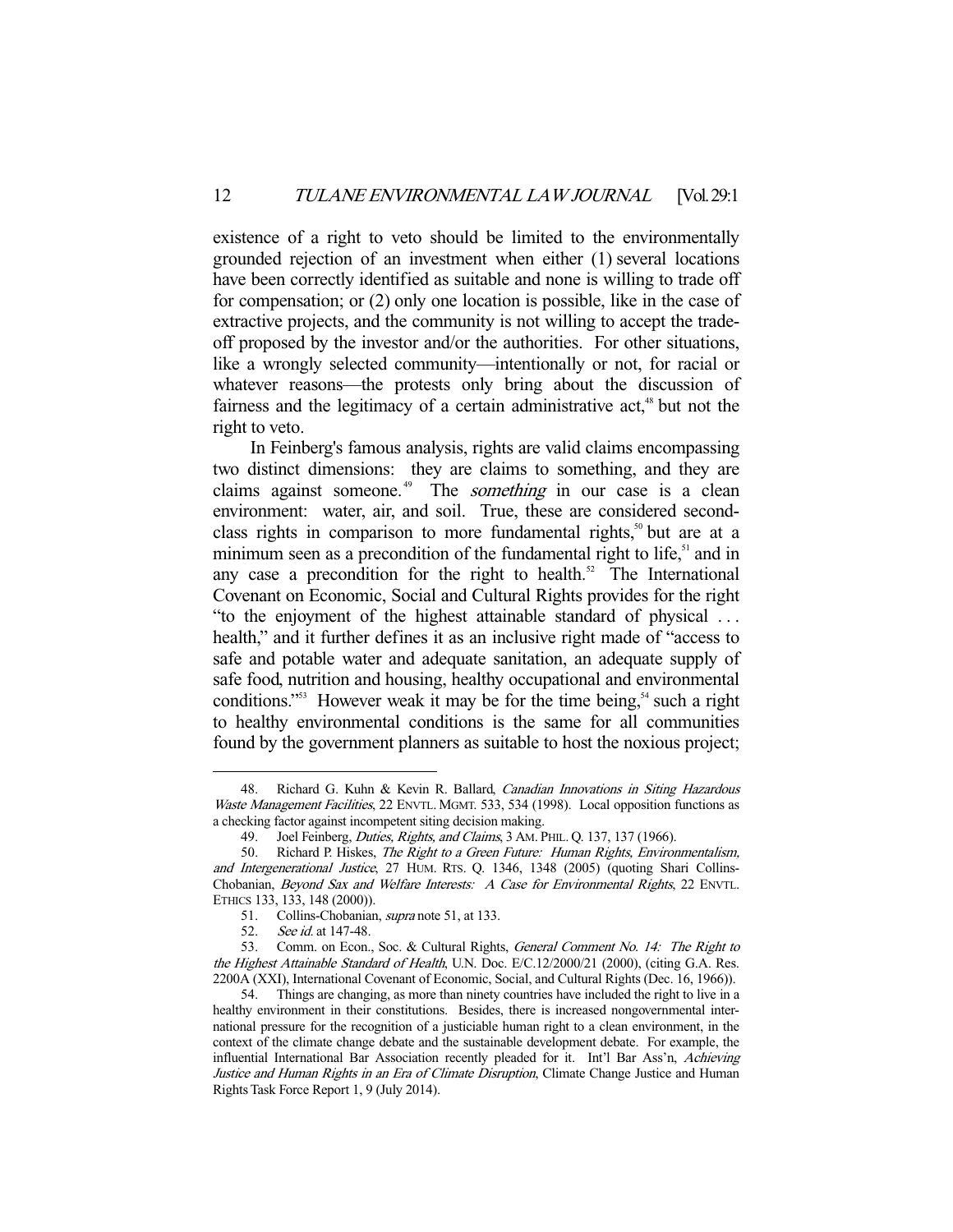so, it is a solid enough basis for comparatively assessing the said communities' right to reject the project.

 As for the "someone" in Feinberg's definition, the claim is against the government that gives a green light to the noxious project.<sup>55</sup> But rights have limitations.<sup>56</sup> In the first case—a competition between suitable locations to avoid hosting the facility—the community's right to a clean environment is limited, assuming that the project development is necessary regionally or nationally, by the similar right of other communities that could potentially host it. $57$  In the second case—only one suitable location nationally—the local community rights are limited by the general welfare, an aspect that brings about the utilitarian perspective of the greatest happiness for the greatest number.<sup>58</sup> While the second is not technically a NIMBY, but more a NIABY, the exploration of the veto right is centered on an aggregate environmental right as well, and this is a strong link between the two cases. Both require balancing $^{59}$ as constitutional interpretation of their implementation and strength.<sup>60</sup> Some specific issues of each of the two situations are further explored in the following sections.

#### IV. DISCUSSION I: LOCAL COMMUNITY VS. LOCAL COMMUNITY

#### A. Property Value vs. Environmental "Rights"

 As mentioned above, the two main motivators of the NIMBY protests are financial and environmental concerns.<sup>61</sup> The former is related to property prices, and it appears indeed as fair to expect betteroff communities to carry a heavier burden in order to rebalance historical and social injustice. The blame of selfishness attributed to better-off communities seems somewhat justified here, as we talk of an interest rather than a right. So, the conflict is more about fairness. $62$  Such would

 <sup>55.</sup> Feinberg, supra note 49.

 <sup>56.</sup> Captured for example in the American Declaration: "The rights of man are limited by the rights of others, by the security of all, and by the just demands of the general welfare and the advancement of democracy." American Declaration of the Rights and Duties of Man, 2 May 1948, 9th Conference of American States, Acts and Documents 289, Article XXVIII (1953).

<sup>57.</sup> See Kuhn & Ballard, supra note 48, at 536.

 <sup>58.</sup> See id. at 535.

 <sup>59.</sup> In Hiskes' view, balancing is the very fundament of the environmental rights construct—"they are rights due us—not because of something in our individual nature—but because of the effects of our relationships with others." Hiskes, *supra* note 50, at 1352.

 <sup>60.</sup> See id.

 <sup>61.</sup> See Kuhn & Ballard, supra note 48, at 543.

 <sup>62.</sup> See Maarten Wolsink, Wind Power Implementation: The Nature of Public Attitudes: Equity and Fairness Instead of "Backyard Motives," 11 RENEWABLE & SUSTAINABLE ENERGY REVIEWS 1188, 1203 (2007).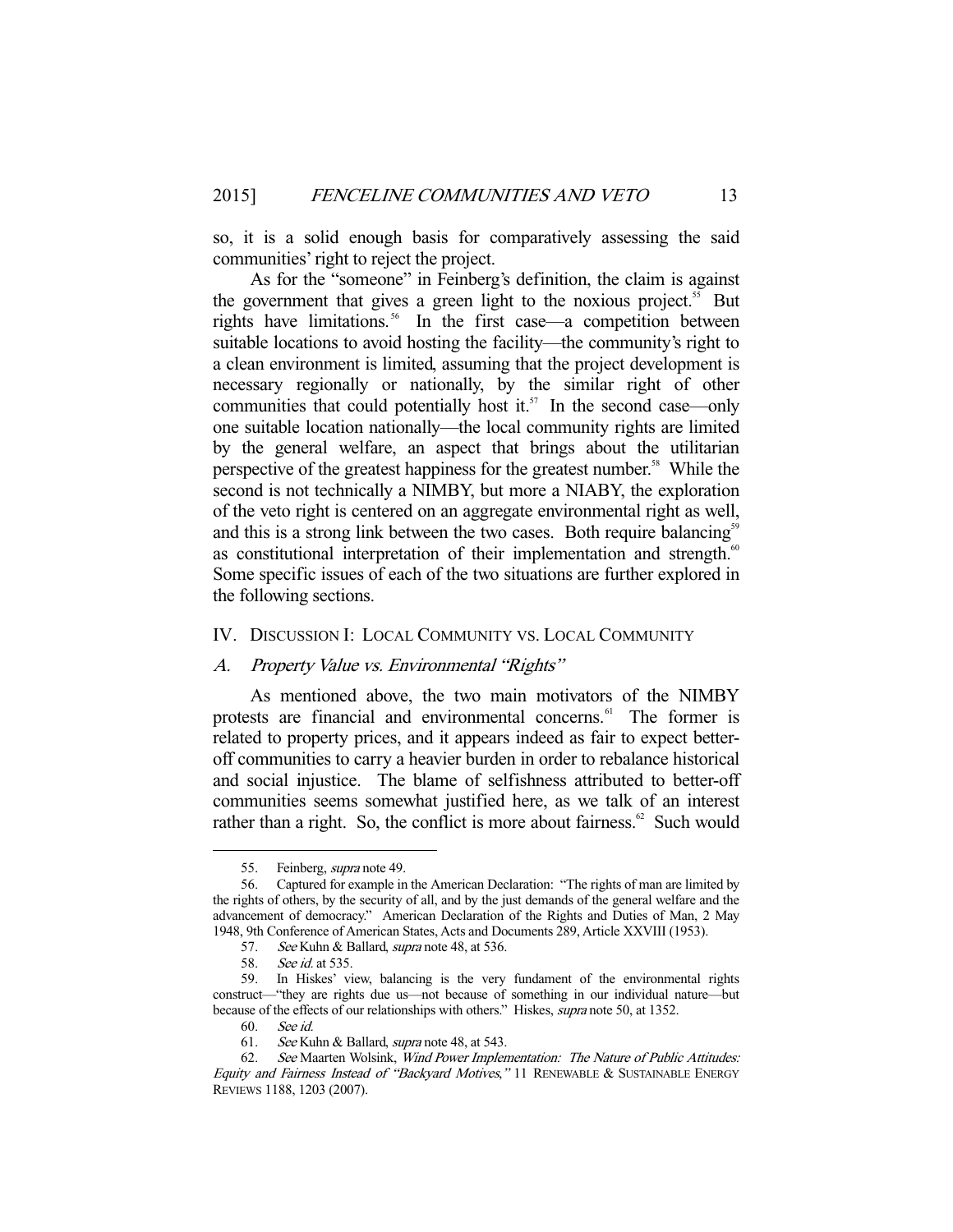be the case with the siting of a prison, an asylum, or a wind-farm, which may be necessary regionally, but could bring down the real estate prices locally due to associated aesthetic, social, or other nuisances. An imbalanced siting in this perspective, disfavoring well-off neighborhoods, would be consistent with social justice views that "[t]he distribution of . . . wealth created by capitalism [is] unacceptably unequal, and should be changed by appropriate measures."<sup>63</sup> With the property seen as a potential source of income, an unequal burden, protecting disadvantaged neighborhoods would also match Rawls' "difference principle" stating that inequalities of income are justified if they benefit the worst off.<sup>64</sup> Therefore, a protest by the well-off community is inappropriate: "It would be unreasonable . . . to reject a principle because it imposed a burden on you when every alternative principle would impose much greater burdens on others."<sup>65</sup> The burden of a property value decrease, in relative terms, is higher in poor communities—unlike the burden of pollution, which impacts people's health equally. Therefore, it may justify protecting disadvantaged communities in decisions on siting that impact property value. This is not to say that such a view would gather unanimous support—libertarians would be against this sort of "redistributive" siting as it affects liberty by the taking of just holdings but only that a positive discrimination strictly in allocating nuisance and the subsequent price decline may be acceptable under some theories.<sup>66</sup>

 But things are more complicated when it comes to health and the environment, as demonstrated by the fact that communities tend to refuse compensation in cases of polluting projects; the rejection being specifically related to a perception of their "right" to a safe and clean environment. $\alpha$ <sup>67</sup> The existence of a right in which the protests are grounded should remove the label of selfishness even for the NIMBYs of well-off, white neighborhoods: rights "can be demanded, claimed, [or] insisted upon, without embarrassment or shame,"68 and even more, they are in the end "both an expression and a reinforcement of individual selfishness."<sup>69</sup>

 <sup>63.</sup> BRIAN BARRY,WHY SOCIAL JUSTICE MATTERS 5 (2005).

 <sup>64.</sup> JOHN RAWLS, ATHEORY OF JUSTICE 78 (1971).

 <sup>65.</sup> Thomas M. Scanlon, Contractualism and Utilitarianism, in UTILITARIANISM AND BEYOND 103, 111 (Amartya Sen & Bernard Williams eds., 1982).

<sup>66.</sup> *Id.*<br>67. Sus

Susana Ferreira & Louise Gallagher, Protest Responses and Community Attitudes Toward Accepting Compensation To Host Waste Disposal Infrastructure, 27 LAND USE POL'Y 638, 640 (2010).

<sup>68.</sup> Feinberg, *supra* note 49, at 143.

 <sup>69.</sup> Joel Feinberg, The Social Importance of Moral Rights, 6 PHIL. PERSP. 175, 176 (1992).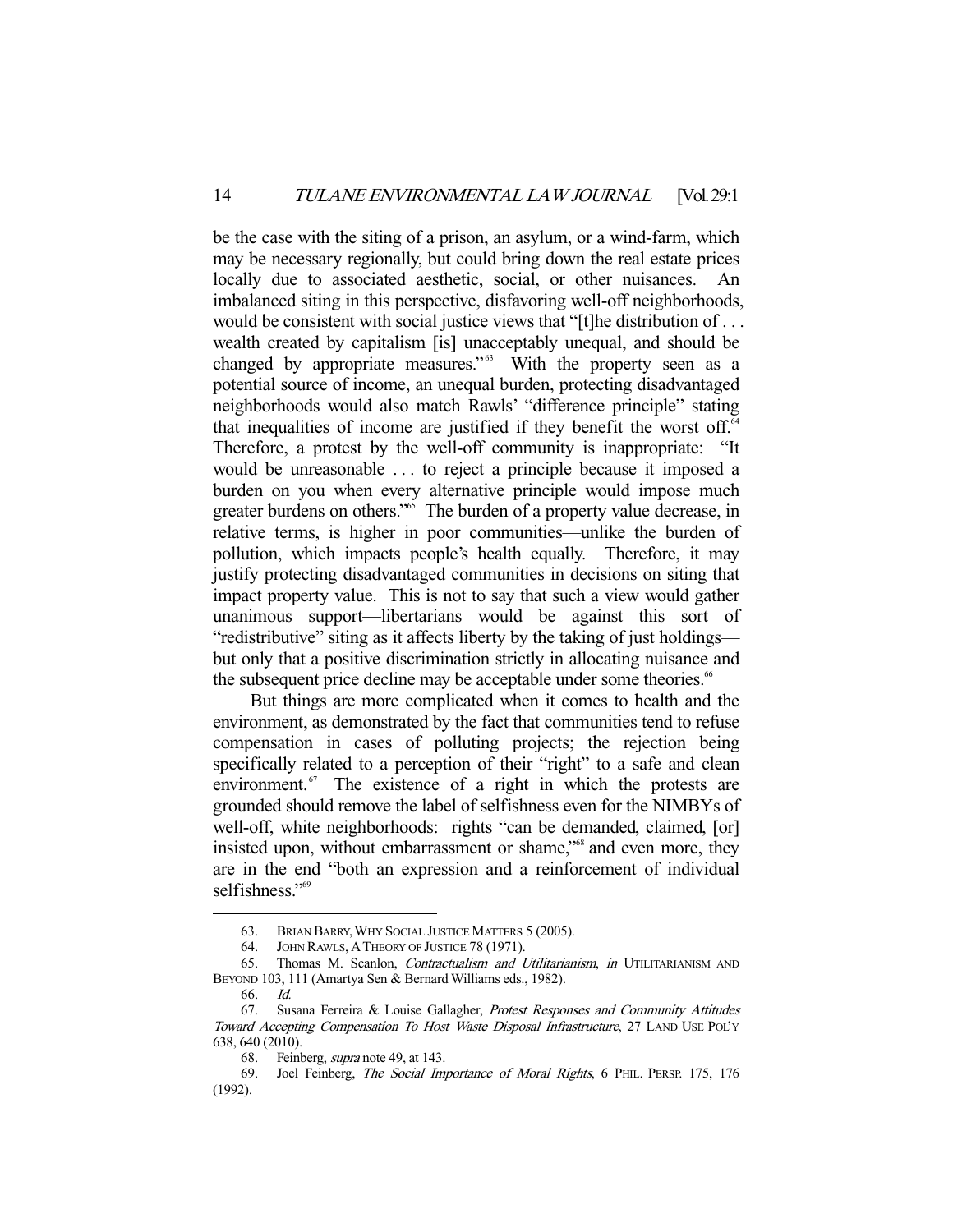#### B. A Right to Environmental Veto for Each, but Not All, Local Communities?

 With more communities competing for keeping the project out of their backyards, all goes back to fair siting.<sup>70</sup> The problem is what, exactly, "fair" means. NIMBY resembles, in a nonacademic perspective, the situation described by the old joke in which the two friends are chased by a bear: "Do you think we can outrun the bear?" "No, but I hope I can outrun you." That is to say, the local communities competing for keeping the polluting project away should clarify who they need to outrun and by which rules.

 The issue of whom to outrun is usually not discussed openly, and this is one cause of growing tension in the targeted community.<sup>71</sup> Groups, like individuals, will always tend to form comparative judgments that can lead to frustration and a feeling of injustice, like in the interviews of Ferreira and Gallagher on siting a landfill in various Dublin neighborhoods, quoting a resident of Ringsend: "Why isn't it being built in Killiney or Howth?"<sup>72</sup>

 The fact that even compensation can be rejected, as shown by siting deadlocks in the United States and Canada,<sup>3</sup> reinforces the idea that each community has a right to veto a polluting project. But not *all* suitable communities have it, because the landfill or the electric plant has to be sited somewhere—and this is the dead end of the discussion in the case of multiple suitable communities, justifying the assertion that the right to veto can only grow asymptotically.

 A (conflict of) rights perspective is not necessarily helpful in the case, due to the multiple competing theoretical perspectives. Adepts of the interest theory of rights see the group right either as an aggregation of individuals' interests that as such would be not enough to justify a claim ("collective rights"—held as a group, in an example provided by Jones, $74$ by the residents of one neighborhood affected by pollution that is not health-threatening), or a moral standing of a community itself, which

<sup>70.</sup> See, e.g., Bruno S. Frey & Felix Oberholzer-Gee, Fair Siting Procedures: An Empirical Analysis of Their Importance and Characteristics, 15 J. POL'Y ANALYSIS & MGMT. 353 (1996).

<sup>71.</sup> See Ferreira & Gallagher, supra note 67, at 638.

 <sup>72.</sup> Id. at 640.

 <sup>73. &</sup>quot;[V]irtually no new hazardous waste treatment or disposal facilities have been opened in either nation since the mid-1980s." BARRY G. RABE, BEYOND NIMBY: HAZARDOUS WASTE SITING IN CANADA AND THE UNITED STATES 2 (1994) (citation omitted).

<sup>74.</sup> Peter Jones, Human Rights, Groups Rights, and People's Rights, 21 HUM. RTS. Q. 80, 85, 88 (1999).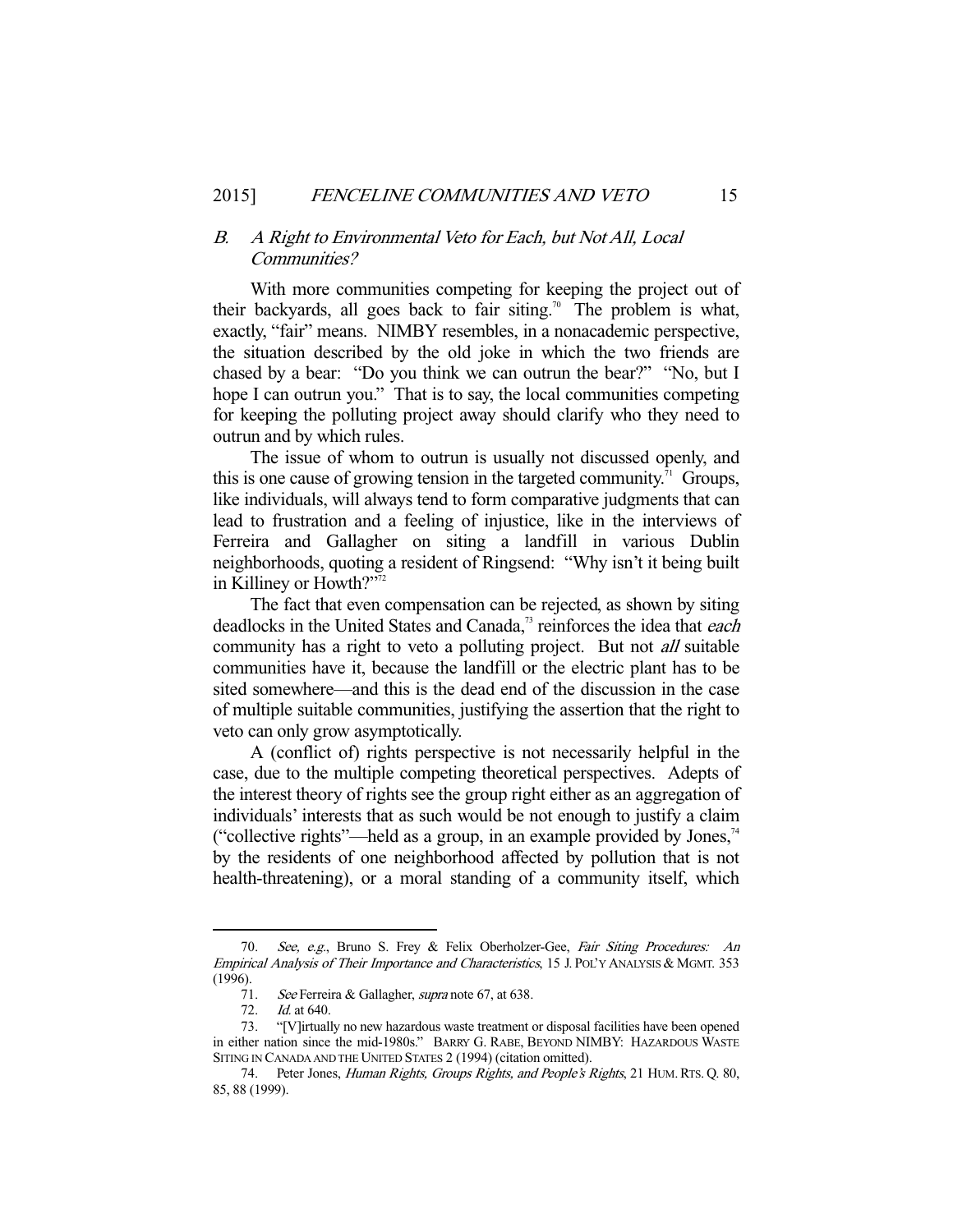Jones calls "'corporate' conception of group rights."<sup>75</sup> But the existence of a moral standing is significant only in the case of the interest theory of rights; other authors, relying on the foundational analysis of Hohfeld,<sup>76</sup> distinguish between claim, liberty, immunity, and power rights; a right's value differs according to which of these elements it has at its core, but regardless of this aspect, all rights have in common that they put the right-holder in a privileged position of dominion over some second party.<sup>77</sup> The dominion theory of rights, thus, has the advantage of leaving aside the moral significance of a right, which was one reason for questioning the capability of groups of having rights. At the other end, social-democratic approaches play the moral side even harder, leaning the balance of rights toward vulnerable categories; in this perspective, unlike liberal approaches that see rights violations as consequences of conscious actions of others (e.g., the government), social-democrat authors, like Donnelly<sup>78</sup> or Shue,<sup>79</sup> see violations as a result of systemic societal imbalances.

 This very brief account of some group rights theories shows the difficulty of identifying a set of normative (as opposed to procedural) lines guiding the process of arbitration between communities rejecting a project that, in the end, one of them must host. In the interest theory, all targeted communities have an equal interest.<sup>80</sup> Ceteris paribus, should we account for their collective right by simply counting the number of residents, if we see the group right as a collective right? Or should we move further down and allow a democratic decision within each community (as in fact, many will want the project in spite of the environmental damage, for example for job opportunities)—and then again democratically select the community with the highest percentage of positive votes? Or should we accept the existence of a corporate right of the communities with a strong sociological identifier—which would give them a stronger standing? In a dominion perspective, various communities would rely on different Hohfeldian elements, from liberty

 <sup>75.</sup> Id. at 86.

 <sup>76.</sup> Wesley N. Hohfeld, Fundamental Legal Conceptions as Applied in Judicial Reasoning, at 710, 710 (Yale L. Sch. Faculty Scholarship Ser. 4378, 1917).

 <sup>77.</sup> CARL WELLMAN, A THEORY OF RIGHTS: PERSONS UNDER LAWS, INSTITUTIONS, AND MORALS 96 (1985).

 <sup>78.</sup> JACK DONNELLY, UNIVERSAL HUMAN RIGHTS IN THEORY AND PRACTICE 14 (2d ed. 2003).

<sup>79.</sup> See HENRY SHUE, BASIC RIGHTS: SUBSISTENCE, AFFLUENCE, AND U.S. FOREIGN POLICY 17 (2d ed. 1996).

 <sup>80.</sup> Jones, supra note 74 at 83 (quoting JASON RAZ, THE MORALITY OF FREEDOM 166 (1986)).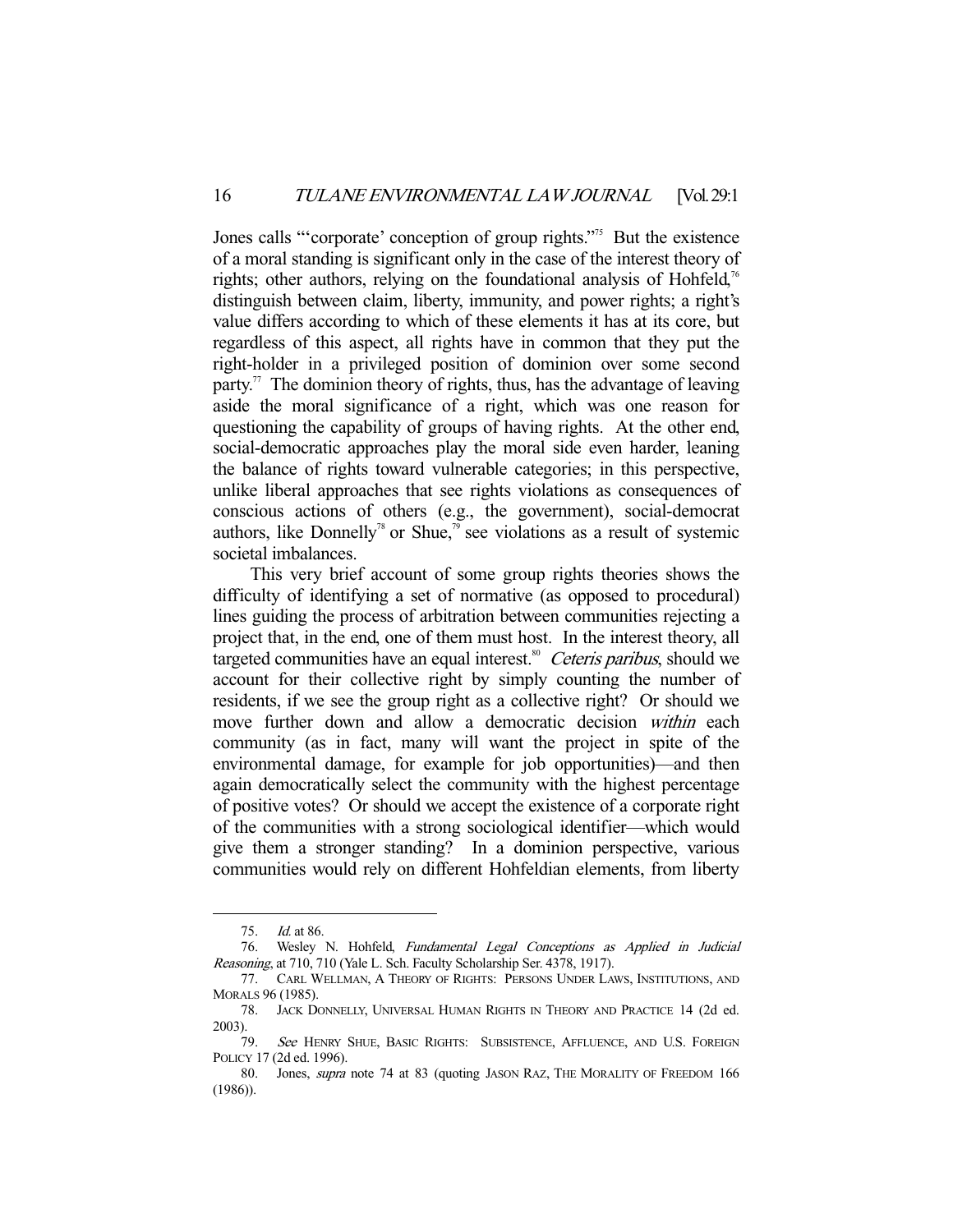in the case of marginalized communities, to power in the case of influential neighborhoods.<sup>81</sup>

 With such a variety of normative viewpoints, the solution lies in procedures—that is to say, a clear set of stipulations on what counts in the selection, and to what extent. To put it in Rawls' perspective, we only need "pure background procedural justice" to determine entitlements in distribution.<sup>82</sup> A solution recently suggested is that a two-step process should be employed: first, a list of the most appropriate technical locations should be drafted, and second, the location leading to least nuisance should be selected from that list.<sup>83</sup> The problem is that, in real life, with the high degree of government distrust found even in democratic societies, it is almost impossible to convince communities that their neighborhood is indeed the most suitable location.<sup>84</sup>

 Without clear procedural prescriptions, society tends to intervene see the environmental justice campaign. This, as said, creates new imbalances in its attempt to rebalance historic wrongs: with the Damocles' sword of the environmental justice frame over their head, with the political rules of environmental justice already in place, and with the media eager for discrimination stories, decision makers in the administration will most likely avoid siting in racial minority communities, unless the community itself accepts, and is willing to trade environmental harm for the benefits it brings (jobs, improved infrastructure, lower taxes in the area, etc.). $85$ 

 When it comes to non-environmental NIMBY protests, the national solutions vary; see, for instance, the opposite solutions adopted by two neighboring countries in Scandinavia: in decisions on introducing wind power technology, Denmark allows affected communities to have a say only at the regional level, while Sweden allows debate at the local level.<sup>86</sup>

<sup>81.</sup> See WELLMAN, supra note 77.

 <sup>82.</sup> JOHN RAWLS,JUSTICE AS FAIRNESS: A RESTATEMENT 50, 51 (Erin Kelly ed., 2001).

 <sup>83.</sup> Celalettin Simsek et al., An Improved Landfill Site Screening Procedure Under NIMBY Syndrome Constraints, 132 LANDSCAPE & URB. PLAN. 1, 2 (2014).

<sup>84.</sup> Ferreira & Gallagher supra note 67, at 641 (citing Nguyen Quang Tuan & Virginia W. MacLaren, Community Concerns About Landfills: A Case Study of Hanoi, Vietnam, 48 J. ENVTL. PLAN. & MGMT. 809 (2005).

 <sup>85.</sup> In fact, a race-to-bottom of communities willing to trade for compensation could be more likely than a deadlock of uncompromising communities, but this is unimportant from this Article's perspective.

<sup>86.</sup> Patrik Söderholm, et al., Policy Effectiveness and the Diffusion of Carbon-Free Energy Technology: The Case of Wind Power, in FROM KYOTO TO THE TOWN HALL: MAKING INTERNATIONAL AND NATIONAL CLIMATE POLICY WORK AT THE LOCAL LEVEL 79, 91-92 (Lennart J. Lundqvist & Anders Biel eds., 2007).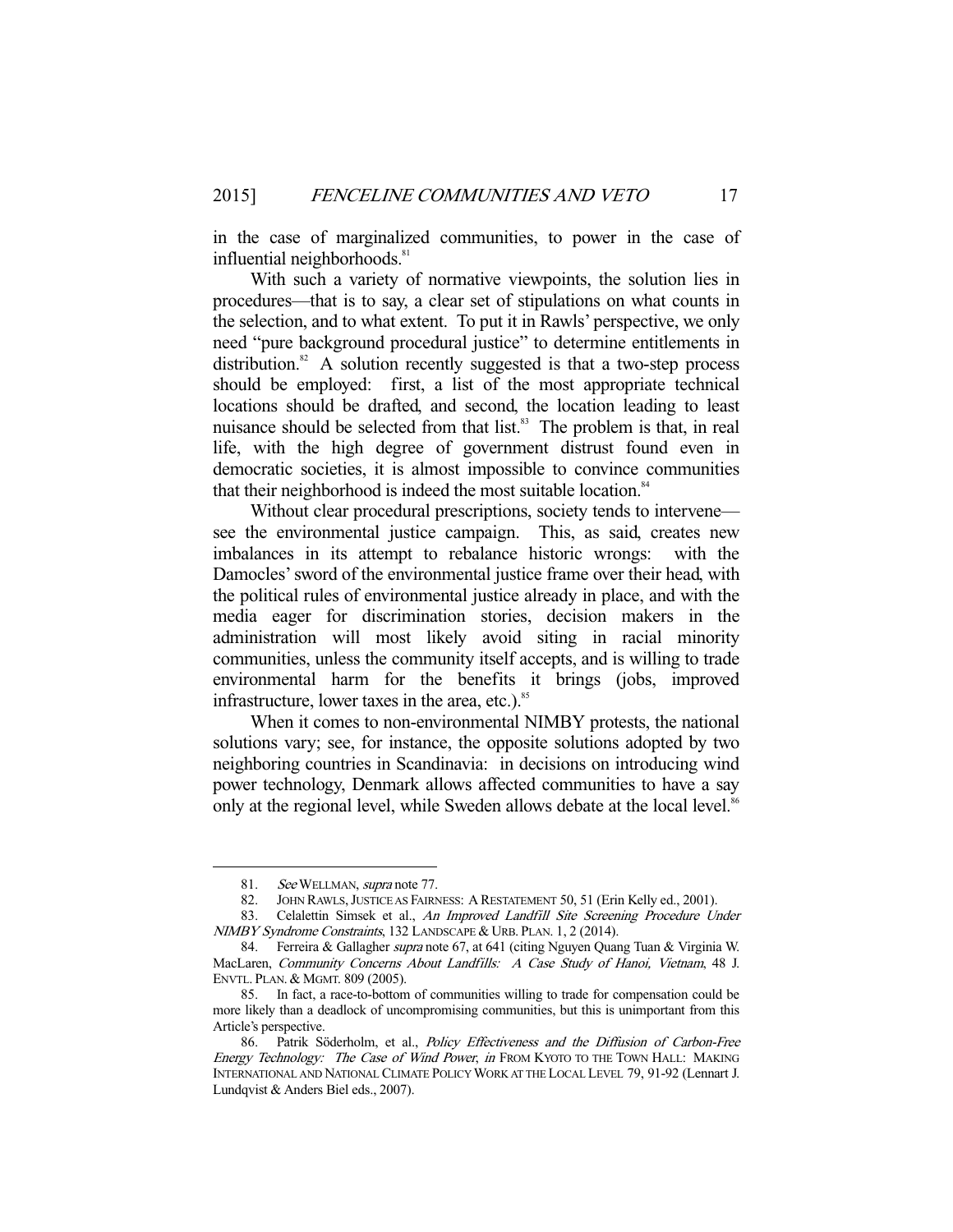But with environmental opposition, universal rights are at stake, $\frac{87}{3}$  which justifies the universalization of the debate. One possible solution—given that the project is necessary but no community is happy to host it—may be a tender among communities interested in negotiating their acceptance. The tender could be preceded, in each community, by referenda organized by the developer, who is supposed to offer incentives of all sorts for a "yes" vote.<sup>88</sup> The whole process, according to the matching principle, should be coordinated at the regional administration level, because for this case that is the level encompassing both costs and benefits of the unwanted land use.<sup>89</sup>

 This process would in fact be advantageous to vulnerable communities as well, as they often provide their acceptance for compensations that are less than fair.<sup>90</sup> If the tender is unsuccessful, a process of arbitration among communities could be imagined, with the loser being awarded the highest compensation offered during the tender stage. A demonstrable high environmental awareness prior to planning should weigh heavily in favor of a community withholding consent. This twostep selection process does not answer the question of the community's right to veto, but it enhances the right to participation and it eliminates the danger of both negative and positive discrimination of vulnerable communities.

#### V. DISCUSSION II: LOCAL COMMUNITY VS. NATIONAL COMMUNITY

#### A. A Constitutional and Administrative Perspective

 The situation of multiple possible locations and the solution suggested in the end of the previous section bring about a combination of all three principles informing social integration: "hierarchical control" (by local authorities in selecting the suitable locations, organizing the process of negotiation and, if necessary, arbitration); "exchange, or coordination in the form of transactions" (the compensation); and "solidarity or normative integration" (by putting all suitable communities

 <sup>87.</sup> As the U.N. Commission on Human Rights agreed in 2001, "everyone has the right to live in a world free from toxic pollution and environmental degradation." Press Release, Environment Programme, Living in a Pollution-Free World a Basic Human Right, U.N. Press Release 01/44 (Apr. 27, 2001).

 <sup>88.</sup> This solution was suggested in Robert Cameron Mitchell & Richard T. Carson, Property Rights, Protest, and the Siting of Hazardous Waste Facilities, 76 AM. ECON. REV. 285, 285 (1986).

See Henry N. Butler & Jonathan R. Macey, Externalities and the Matching Principle: The Case for Reallocating Environmental Regulatory Authority, 14 YALE L. & POL'Y REV. 23, 66 (1996).

<sup>90.</sup> See Ferreira & Gallagher, supra note 67.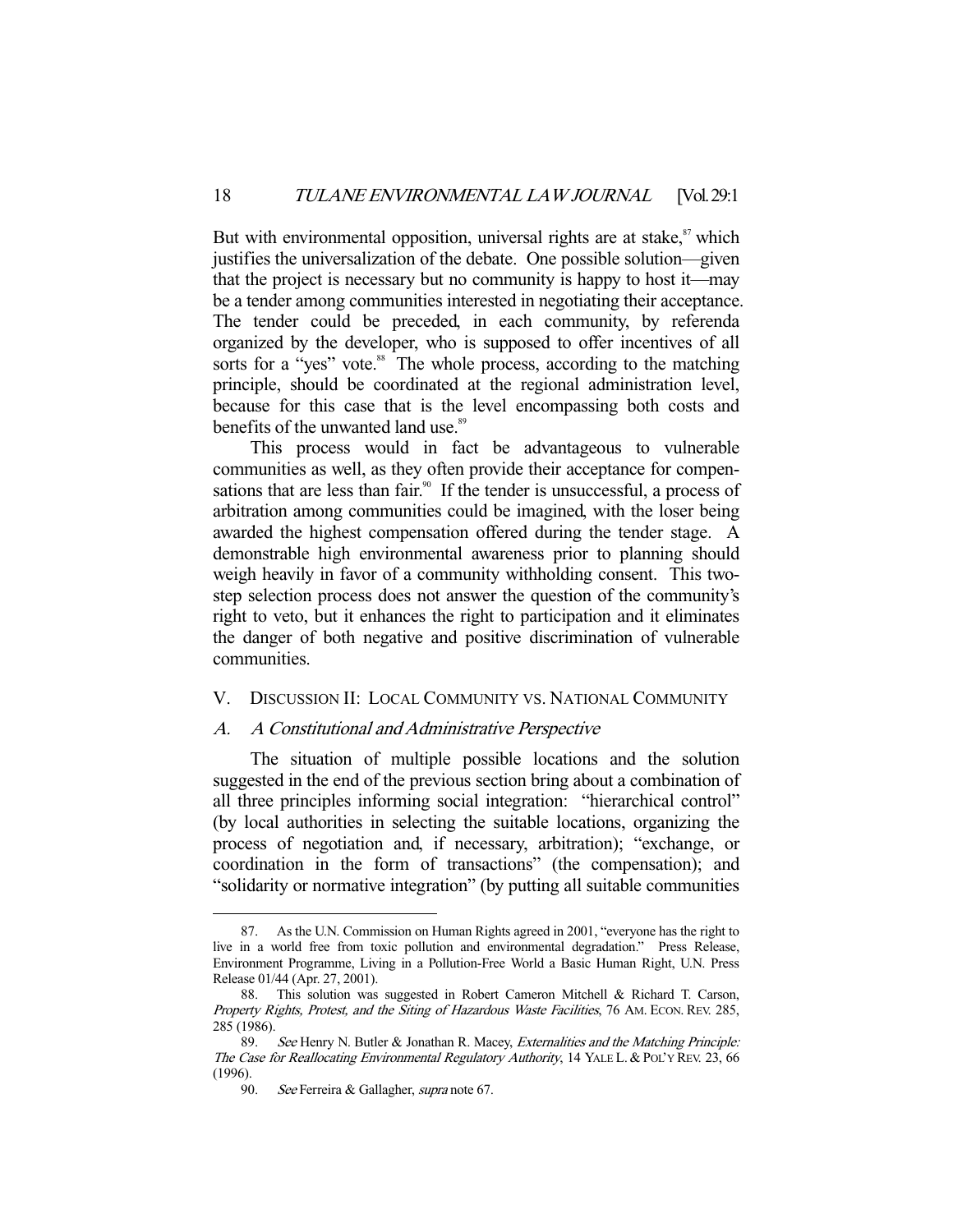on equal footing).<sup>91</sup> But a situation of the sort encountered in the extractive industries, where the location is a must, presupposes either an application of the authority principle, in the government—local community nexus, or of the exchange principle, in the process of community engagement by investors. Although a protest against siting is not a NIMBY one in this case, the situation is highly similar because the underlying claim is the same (to clean water, air, and soil) and the right to withhold consent is equally unclear.

 While new layers of governance have emerged with globalization and all that the engagement process may suggest is a diminution of governments' roles in allocating goods (including negative ones like the environmental harm), the government, and not the corporation, is still the one to which a community should address the "no" to an environmentally polluting project, if such a right was to exist; overstressing the erosion of state powers does not reflect the existing reality.<sup>92</sup> For the moment, a right to environmental veto exists, in the community-state relation, only for indigenous populations and, to a lesser extent, to racial minority communities, as shown above. For other affected communities, the general welfare of the nation and its right to development supposedly make environmental opposition unsustainable, as long as the country's environmental laws are respected in the process.<sup>93</sup> But this assertion is vulnerable to several counterarguments.

 First, even admitting the utilitarianist distributive principle of the highest welfare for the highest number, it is doubtful that a particular extractive project will maximize national or regional welfare. developed countries, the project's contribution may be minor in comparison to the already-existent wealth; moreover, if we speak of rights-based welfare rather than goods-based welfare, other local communities may appreciate an increased local empowerment (a right to veto) in environmental protection more than an insignificant budgetary contribution of a mining project. As for the developing countries, most often the funds obtained by the government are not destined to increase the people's level of life in any way.

 Second, and still in a utilitarian perspective, maximization of welfare should more logically be seen in a qualitative rather than quantitative perspective, as very well explained by one author in the context of opposition to fracking:

 <sup>91.</sup> Alberto Martinelli, Markets, Governments, Communities and Global Governance, 18 INT'L SOC. 291, 296 (2003).

 <sup>92.</sup> See id. at 304.

 <sup>93.</sup> See id. at 299.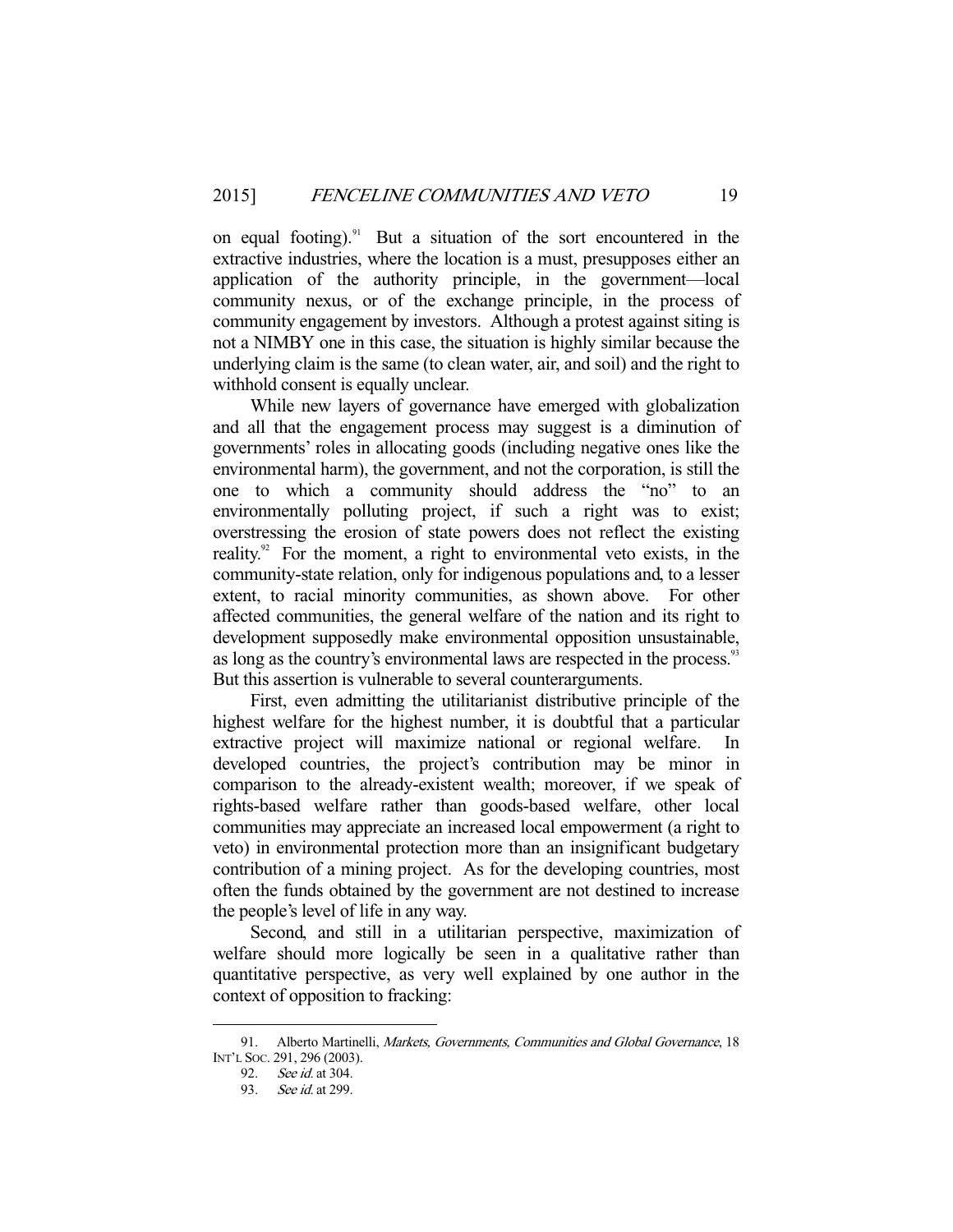[B]y enabling locals to frustrate the will of the broader majority, do local vetoes yield a policy that fails to maximize utility or welfare? Not necessarily. *If* our goal is to maximize collective utility, a policy that makes <sup>N</sup> people happy may produce lower levels of utility than a policy that makes  $N/2$  people deliriously happy. By this logic, providing locals with a veto option may indeed maximize utility if we take preference intensities into account. By letting locals decide, we allocate the decision to those who care the most and who experience most of the impacts of fracking.<sup>94</sup>

Third, denying local communities veto rights would annul the very difference between democratic and authoritarian governance. China delivers impressive growth figures partially on the expense of its environment, a trade-off that was imposed on its citizens, $\frac{95}{3}$  while for communities in liberal democracies, the trade-off—compensation of all sorts, in exchange for alteration of its environmental quality—is supposed to be voluntary if we offer environmental participation. If the community cannot say no, the whole participation thing is only a masquerade. It may be too much to assign the whole nation a right for the opposite trade-off, i.e., to renounce development for a clean environment (although countries like Bhutan seem to show the opposite), but at least local communities, once they were given a say, should be afforded the liberty of saying, "no, thank you," without being pointed at as anarchic national development saboteurs.

 Fourth, there is no reason to feel compelled by the utilitarian paradigm, at least not in the form that took shape some two centuries ago. We surely have distributive duties to co-citizens, and the state is there to manage them, but we have at least negative distributive duties to the billions beyond our borders as well: to not maximize their lack of wellbeing. The global environmental crisis has reached a level that is threatening the planet's existence, but the mentality of human individuals, the inefficient international talk, and more generally the structure of human life nowadays make solving the problem of getting humankind out of the crisis impossible;<sup>36</sup> for some authors, the environmental problem lies exactly in the overemphasis on the (selfish) individual,

<sup>94.</sup> David B. Spence, The Political Economy of Local Vetoes, 93 TEX. L. REV. 351, 389 (2014).

 <sup>95.</sup> See Junjie Zhang, Is Environmentally Sustainable Economic Growth Possible in China?, DIPLOMAT (Jan. 10, 2013), http://www.thediplomat.com/2013/01/is-environmentallysustainable-economic-growth-possible-in-china/.

 <sup>96.</sup> See, e.g., Ioannis A. Kaskarelis, Environmental Protection Impossibilities, 29 HUMANOMICS 220 (2013).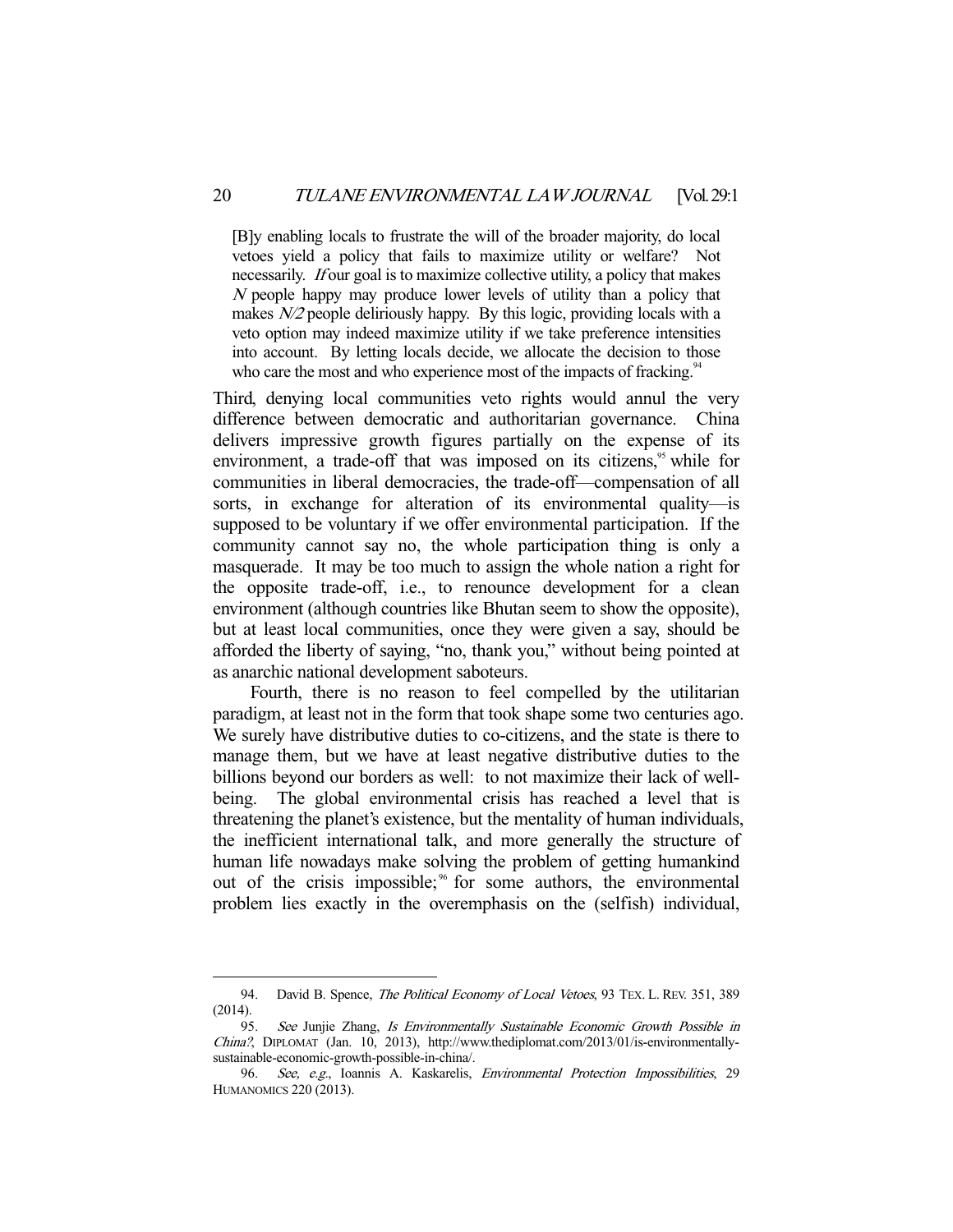specific to the Western philosophical tradition.<sup>97</sup> Sustainability, it is reminded, is a matter of community rather than the individual<sup>98</sup>; but if so, the unit of fenceline community, defined as the group living within a distance from an industrial project short enough to perceive the associated pollution, may be the most suitable community to bring a real contribution to environmental protection. It is big enough to absorb selfinterested pressures from within, but small enough to allow democratic deliberation and to not permit behind-the-doors arrangements. This in fact is the underlying rationale of proposed $\theta$ <sup>99</sup> radical transformations toward anarchist, self-governed sustainable communities; because my analysis discusses the extension of the FPIC right within the boundaries of governance—with more or less state weight in the process—the anarchist solutions are in fact the axis toward which this right asymptotically evolves.

 In the real contemporary constitutional and administrative arrangements, communities cannot rightfully withhold consent to a polluting project; they can at a maximum negotiate better conditions, be they jobs, convenient compensation, relocation, reduced local taxes, etc. Environmental governance, i.e., collective decision in environmental matters with the state as a non-coercive actor, is more an ideal—and ecological democracy a utopia. If the pollution associated with a certain project is at a level affecting basic rights—life, security, subsistence then "those who deny [these] rights can have no complaint when their denial ... is resisted,"<sup>100</sup> but otherwise, the issue of obedience is more complex: $101$  is rejection by the local community of a mildly polluting project destructive disobedience, in that it selfishly pursues a target incongruent with the wider group's targets? Or, on the contrary, could the environmental protests be labeled as constructive disobedience, in that they serve the whole nation, for example by showing the way to other communities?

 In the end, the problem in the governance perspective may be that siting noxious industries against local environmental opposition has not emerged as a real governance issue, with an associated issue regime. It is

<sup>97.</sup> See Nathan Pelletier, Environmental Sustainability as the First Principle of Distributive Justice: Towards an Ecological Communitarian Normative Foundation for Ecological Economics, 69 ECOLOGICAL ECON. 1887, 1888 (2010).

 <sup>98.</sup> In the case of landfills for example, studies indicate that 6km is the upper range for externality impacts. Ferreira & Gallagher, supra note 67.

 <sup>99.</sup> ANDREW DOBSON, GREEN POLITICAL THOUGHT 123-28 (4th ed. 2007).

 <sup>100.</sup> SHUE, supra note 79, at 14.

<sup>101.</sup> See, e.g., Stefano Passini & Davide Morselli, Authority Relationships Between Obedience and Disobedience, 27 NEW IDEAS PSYCHOL. 96 (2009).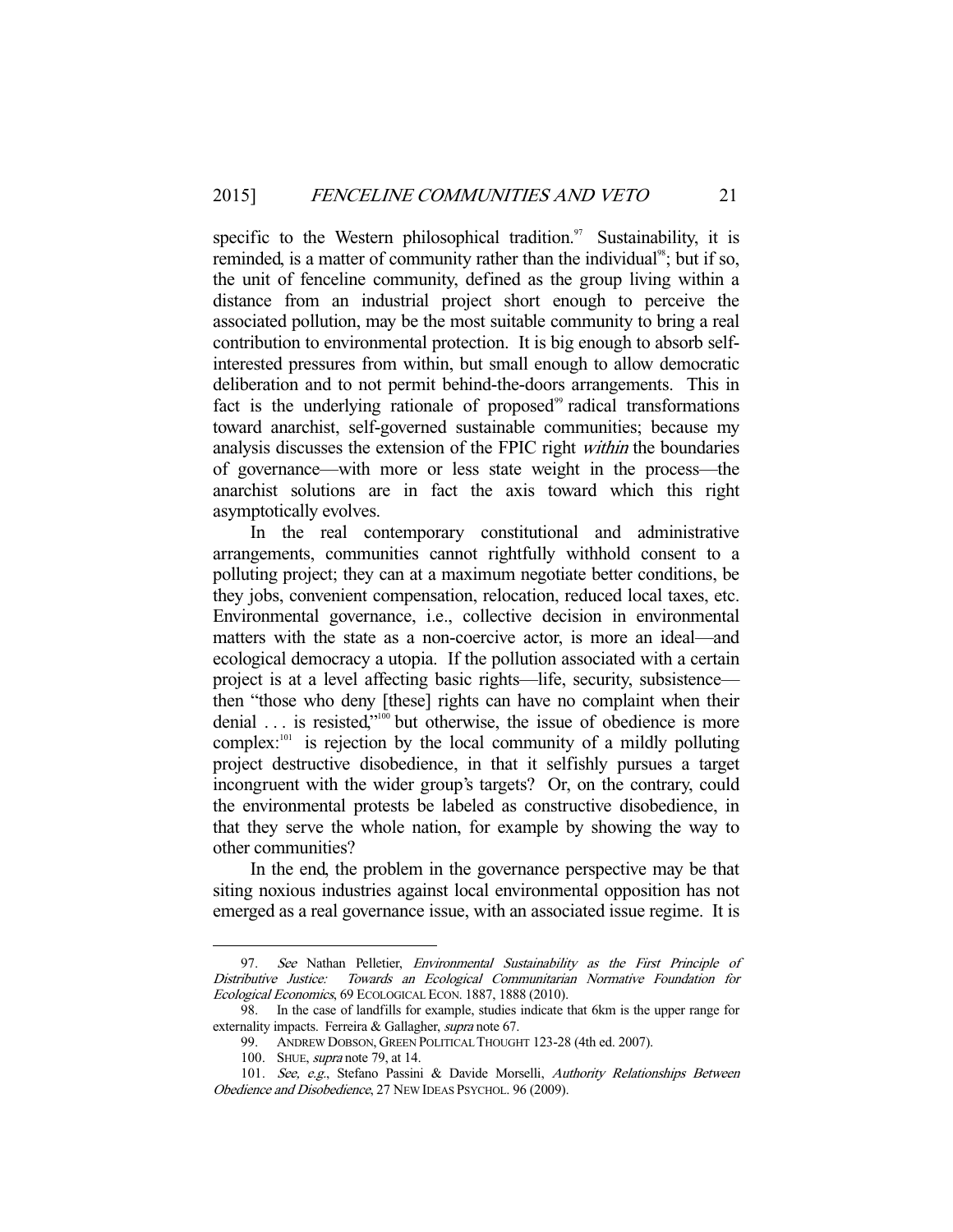dealt with within the larger issue regime of the environment generally although as Rosenau<sup>102</sup> has noted, smaller issues can and should constitute separate issue regimes, governed at least with some rudimentary institutional mechanisms. The environmental participation, as shown before, cannot stand as a mechanism of issue control, as it would require access to the highest rung of the participation ladder.<sup>103</sup> The debate thus is left to the distributive justice field, with its complicated issues of who needs to get what in society, and of the welfare rights' (if any) nature. Even worse, for the last decades the issue has been dispersed into the sustainable development debate—"the interconnection of everything,"104 which further diminished the chances of contouring an issue regime for the issue of environmental consent.

#### B. A Normative Perspective

 The governance perspective discussed above relies on the community's perception of governmental demands' legitimacy: the community disobeys a siting request seen as illegitimate, obeying instead common values it sees as communal rights.<sup>105</sup> In a normative perspective, with "normative" here referring to the ethical prescriptions informing the managers' behavior in performing their corporate duties, it is the corporation's perception of the community demands' legitimacy that informs the debate.106 But for the aim of this Article, i.e., to expose the confusion on the extent of a right to communal environmental veto, the normative debate is just as relevant as the governance one; the only difference is that a possible right to veto is being offered to communities by corporations themselves, whereas in the governance perspectives it was brought about by incremental evolutions in several juxtaposed branches of law.

 It is a fact that opposition to multinational corporations and the environmental destruction that comes with some investment projects shifted in the 1990s from host country to local community.<sup>107</sup> While the governance theory explains this phenomenon as just an inevitable

<sup>102.</sup> James N. Rosenau, Governance in the Twenty-First Century, 1 GLOBAL GOVERNANCE 13, 30 (1995).

 <sup>103.</sup> See Arnstein, supra note 10, at 223-24 (citation omitted).

<sup>104.</sup> David G. Victor, Recovering Sustainable Development, 85 FOREIGN AFF. 91, 91-92 (2006).

 <sup>105.</sup> Passini & Morselli, supra note 101, at 99.

<sup>106.</sup> John Douglas Bishop, A Framework for Discussing Normative Theories of Business Ethics, 10 BUS. ETHICS Q. 563, 573 (2000).

 <sup>107.</sup> See David Harvey, A Conversation with David Harvey, LOGOS, http://logosjournal. com/issue\_5.1/harvey.htm (last visited Nov. 3, 2015).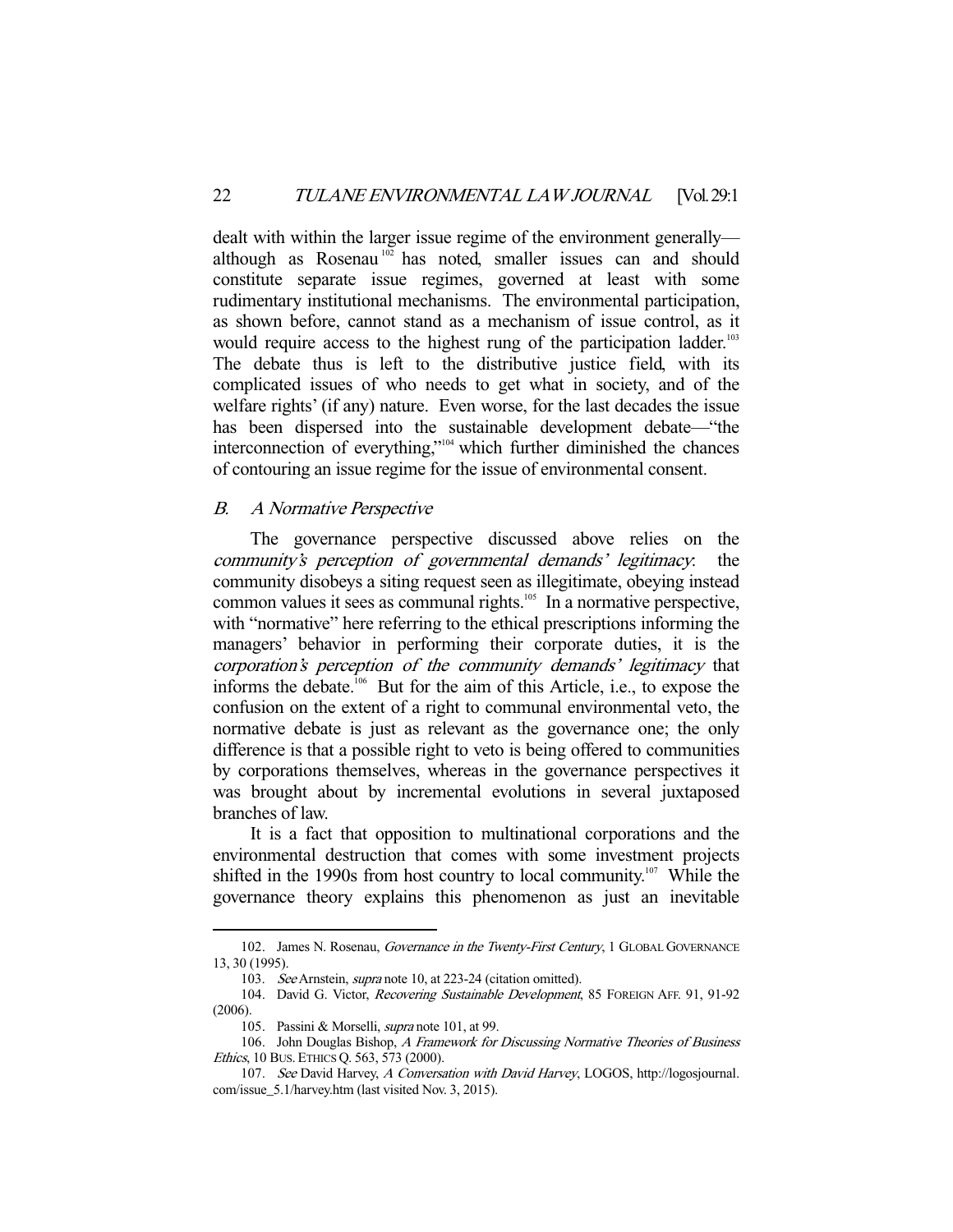consequence of globalization, whereby state legitimacy and integrity has weakened,<sup>108</sup> the governmentality theory on the contrary sees it as a state technique to evade the duty of addressing social injustice by transferring responsibilities onto local communities. $109$  But regardless of the existence of a state intent in transferring responsibilities downward, the fact is that today, multilevel governance is a reality, so corporations and communities are supposed to resolve by direct negotiations all sorts of issues that previously involved government authority, including the siting of investment projects posing high risks to the environment.

 Consequently, a sudden enthusiasm for putting the local community on a pedestal swept the corporate world starting from the 1990s. All major corporations' social responsibility codes now mention community as a major stakeholder that needs to be consulted prior to and during the project development;<sup>110</sup> so do the major lenders' guidelines,<sup>111</sup> and so do the investors' home countries' governments. $112$  The mining industry went as far as requiring an SLO, without which exploitations cannot begin or carry on.

 The academic research kept pace with this corporate appetence for engaging communities, so the engagement literature grew exponentially from the end of the 1990s.113 Both the engagement soft-law and the subsequent academic literature approached the issue from normative and regulatory perspectives, providing moral grounds and procedural rules for the process.<sup>114</sup> The latter are limited however to consultation and

<sup>108.</sup> See Mary Daly, Governance and Social Policy, 32 J. Soc. PoL'y 113, 123 (2003).

<sup>109.</sup> See Samuel Hickey & Gilles Mohan, Towards Participation as Transformation: Critical Themes and Challenges, in PARTICIPATION: FROM TYRANNY TO TRANSFORMATION? 13 (Samuel Hickey & Giles Mohan eds., 2004) (citation omitted).

<sup>110.</sup> See, e.g., In Our Nature, 2014 SUSTAINABILITY OVERVIEW (Int'l Paper, Memphis, Tenn.), 2015, at 11, http://www.internationalpaper.com/documents/EN/Sustainability/Sustain ability\_Overv.pdf; Sustainability Report 2014, SHELL 18 (2014), http://reports.shell.com/sustain ability-report/2014/servicepages/downloads/files/entire\_shell\_sr14.pdf.

 <sup>111.</sup> See, e.g., Supporting Communities, BANK AM. http://www.about.bankofamerica.com/ en-us/global-impact/supporting-communities.html#fbid=6YKmAR5Scaz (last visited Oct. 29, 2015).

 <sup>112.</sup> See the environmental chapters in the OECD Guidelines for Multinational Enterprises and China's Guidelines for Environmental Protection in Foreign Investment Cooperation. OECD GUIDELINES FOR MULTINATIONAL ENTERPRISES 42-46 (2011), http://www. oecd-ilibrary.org/governance/oecd-guidelines-for-multinational-enterprises\_9789264115415-en; Notification of the Ministry of Commerce and the Ministry of Environmental Protection on Issuing the Guidelines for Environmental Protection in Foreign Investment and Cooperation, MINISTRY COM., P.R.C. art. 15 (Mar. 2013), http://english.mofcom.gov.cn/article/policyrelease/ bbb/201303/20130300043226.shtml.

<sup>113.</sup> See, e.g., Frances Bowen, Aloysius Newenham-Kahindi & Irene Herremans, When Suits Meet Roots: The Antecedents and Consequences of Community Engagement Strategy, 95 J.BUS.ETHICS 297 (2010).

<sup>114.</sup> See id. at 298.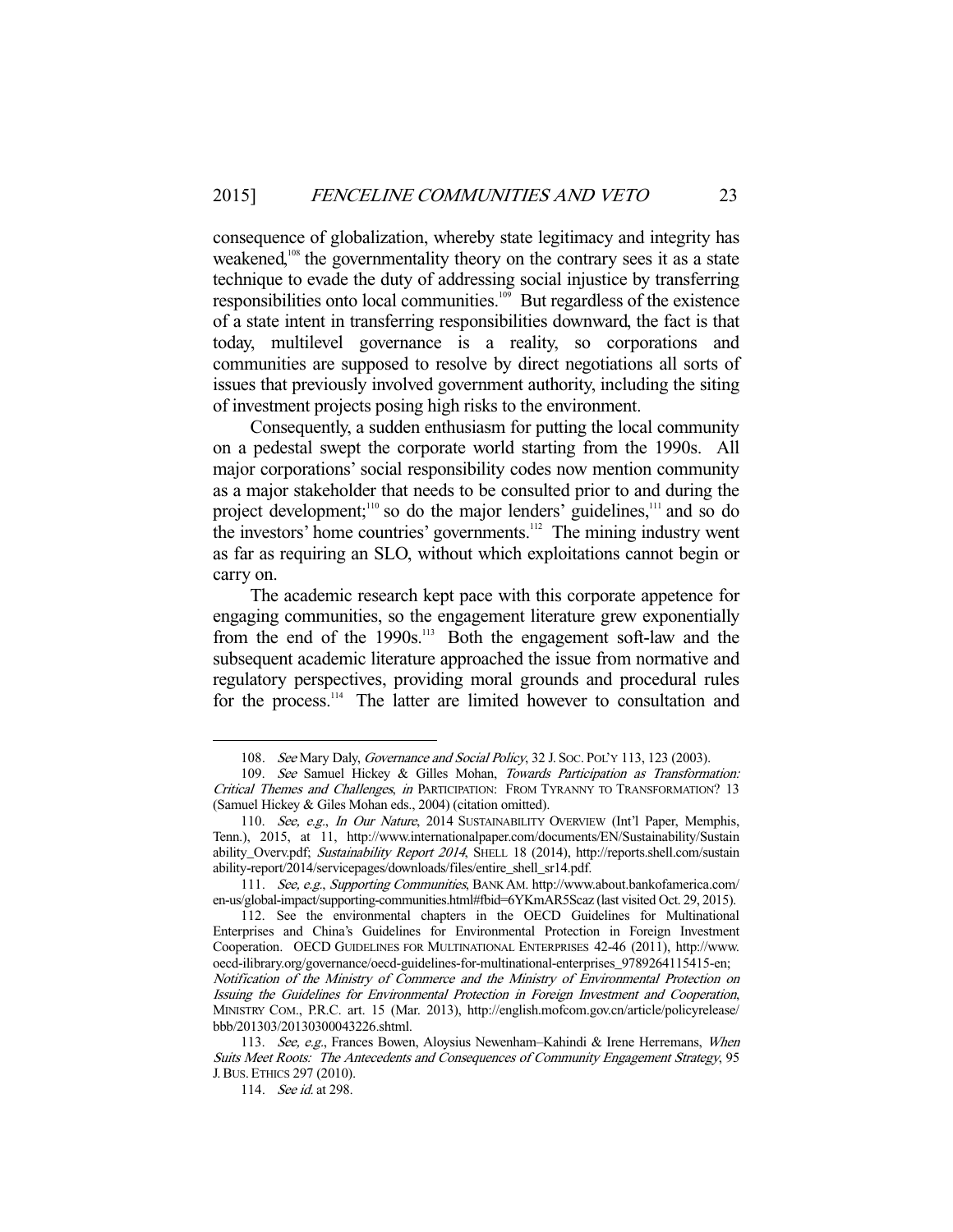negotiation, not addressing the issue of consent, but in the simple and powerful words of a Canadian community member, "What we should be deciding is whether we want projects of this kind in the first place before we have environmental hearings."<sup>115</sup> The corporate solution to the thorny issue of community consent was often to imply it, a practice denounced by some researchers in the field of stakeholder theory,<sup>116</sup> but without addressing the core of the problem: what are the acceptable justifications and legal consequences of the lack of express consent? We may say therefore that while the existence of consent in government-local community relations meets the potential dead end of other communities' rights, in the investor-community dialogue it has no dead ends; the road simply disappears at some point in the mist.

 The stakeholder theories (SHTs) gained quasi-unanimous recognition in the last decades as the best tool to identify who a firm's stakeholders<sup>117</sup> are, determine what types of influences they exert, and recommend how firms should respond to those influences.<sup>118</sup> While most SHTs are strategic or instrumental, there are also normative  $SHTs<sup>119</sup>$ asserting that "business enterprises have a moral obligation to consider the interests of all stakeholders regardless of whether or not this is instrumentally to the benefit of the firm or its owners."120 In a strategic or instrumental view, the attention given to stakeholders is allocated mainly following their power and urgency, rather than their legitimacy (these being the three factors informing stakeholder identification and salience according to Mitchell, Agle, and Wood). $121$  There is no doubt that local communities are today essentially stakeholders; $122$  with the engagement

<sup>115.</sup> Michael Gismondi, Sociology and Environmental Impact Assessment, 22 CANADIAN J. SOC. 457, 459 (1997).

<sup>116.</sup> See Harry J. Van Buren, III, If Fairness Is the Problem, Is Consent the Solution? Integrating ISCT and Stakeholder Theory, 11 BUS. ETHICS Q. 481, 490 (2001).

 <sup>117.</sup> In the classical definition, any group or individual that "can affect or is affected by the achievement of an organization's objectives." R.EDWARD FREEMAN, STRATEGIC MANAGEMENT: A STAKEHOLDER APPROACH 46 (1984).

<sup>118.</sup> Timothy J. Rowley, Moving Beyond Dyadic Ties: A Network Theory of Stakeholder Influences, 22 ACAD. MGMT.REV. 887, 890 (1997).

 <sup>119.</sup> In fact, all stakeholder theories require a normative philosophical foundation; instrumental SHT are only strategic means to achieve the shareholder interests and therefore do not differ from shareholder theories. See Thomas Donaldson & Lee E. Preston, The Stakeholder Theory of the Corporation: Concepts, Evidence, and Implications, 20 ACAD. MGMT.REV. 65, 72 (1995).

 <sup>120.</sup> Bishop, supra note 106, at 573.

 <sup>121.</sup> See Ronald K. Mitchell, Bradley R. Agle & Donna J. Wood, Toward a Theory of Stakeholder Identification and Salience: Defining the Principle of Who and What Really Counts, 22 ACAD. MGMT.REV. 853, 870 (1997).

 <sup>122.</sup> Amnon Boehm, The Participation of Businesses in Community Decision Making, 44 BUS. & SOC'Y 144, 168 (2005).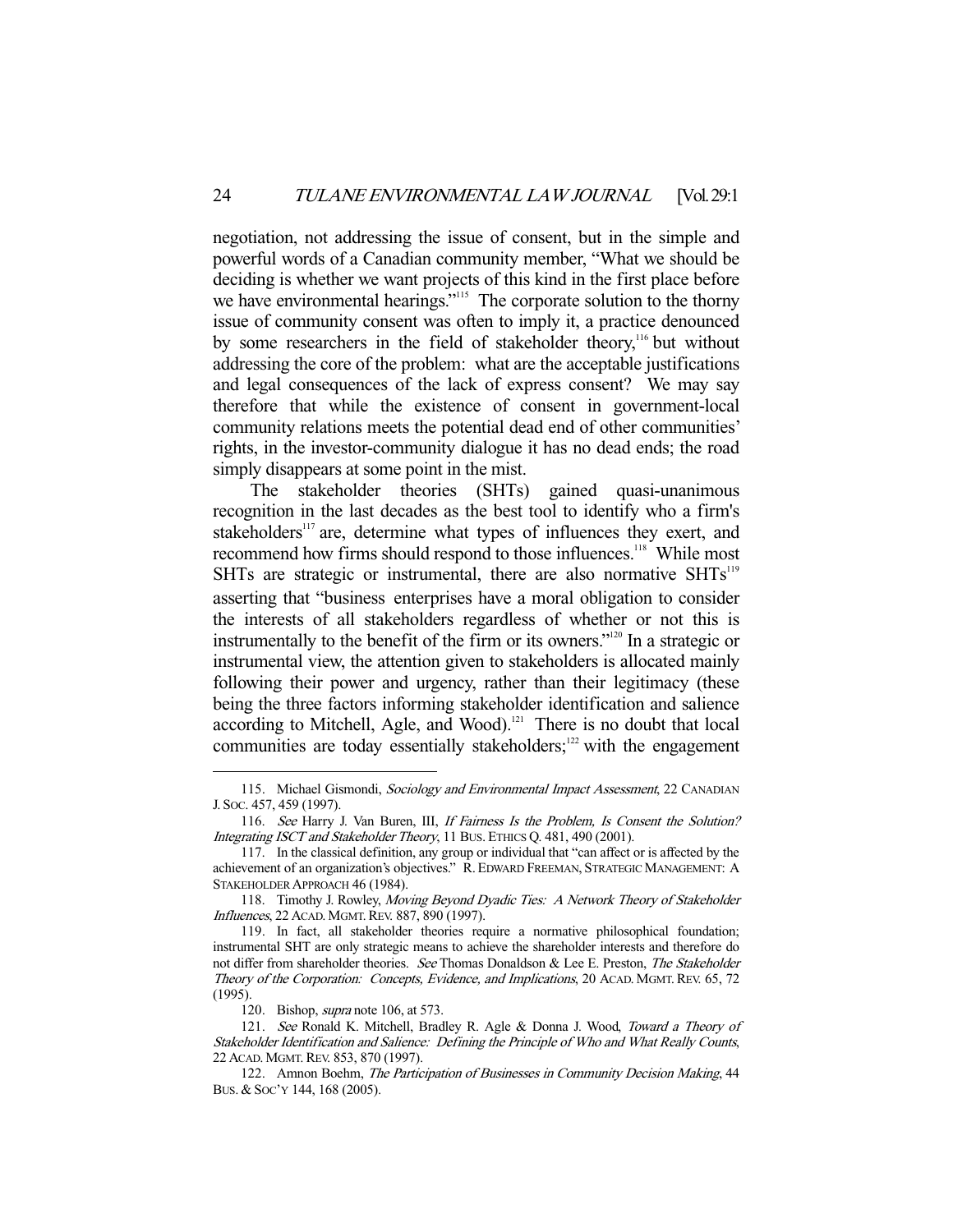and the self-assumed obligation, by the mining industry, of obtaining the SLO, local communities may have even become a primary stakeholder in Carroll's classification, i.e., it has a formal relation with the firm.<sup>123</sup> In Mitchell, Agle, and Wood's classification, I see the local community as a claimant stakeholder (high in legitimacy, which is invariable across local communities) rather than an influencer (high in power); power varies across communities and may explain higher attention given to well-off communities, but power variation is irrelevant to the existence of a legitimate claim and the subsequent right of all communities to veto a polluting project.

 The communities' claims of legitimacy are uncontested in the stakeholder literature at least when it comes to basic rights, among which one author sees the right to a clean environment.<sup>124</sup> This right becomes the community's stake in a potentially polluting business, enough to give it a top position in any hierarchy of stakeholders' claims and to trigger an equally high corresponding duty from the firm.<sup>125</sup> The problem here is whether such a stake should really be negotiated; not all authors agree that the local community is the right moral forum to decide what is good for its environment. Orts and Strudler for instance argue that SHTs do not provide managers guidance on how to value the environment, including nonhuman species or aesthetic values like an undisturbed environment, and that other legal and moral theories should be applied.<sup>126</sup> But moving the debate in a philosophical field is of little help in the private and very practical process of engagement; nature, in this case, is instrumentally viewed by both actors involved in the process, so there is no reason to assign to only one of them the right to tell the good from wrong when it comes to its use.

 If the community has the right to place its stake on the table, the rules are however dictated by the creators of the engagement game, and it seems that its right is in reality an obligation: whether it wants the tradeoff or not, the community needs to negotiate. Moreover, the corporation has a stringent need to obtain consent; otherwise, it will need to turn to the government to impose the project, with the embarrassing consequence that the whole engagement issue will be pointed to as just

<sup>123.</sup> See ARCHIE B. CARROLL & ANN K. BUCHHOLTZ, BUSINESS AND SOCIETY: ETHICS AND STAKEHOLDER MANAGEMENT 431 (4th ed. 2000).

<sup>124.</sup> Kevin Gibson, The Moral Basis of Stakeholder Theory, 26 J. Bus. ETHICS 245, 250 (2000) (citing R. EDWARD FREEMAN, STRATEGIC MANAGEMENT: A STAKEHOLDER APPROACH 46 (1984)).

<sup>125.</sup> See id. (citation omitted).

<sup>126.</sup> Eric W. Orts & Alan Strudler, The Ethical and Environmental Limits of Stakeholder Theory, 12 BUS. ETHICS Q. 215, 216 (2002).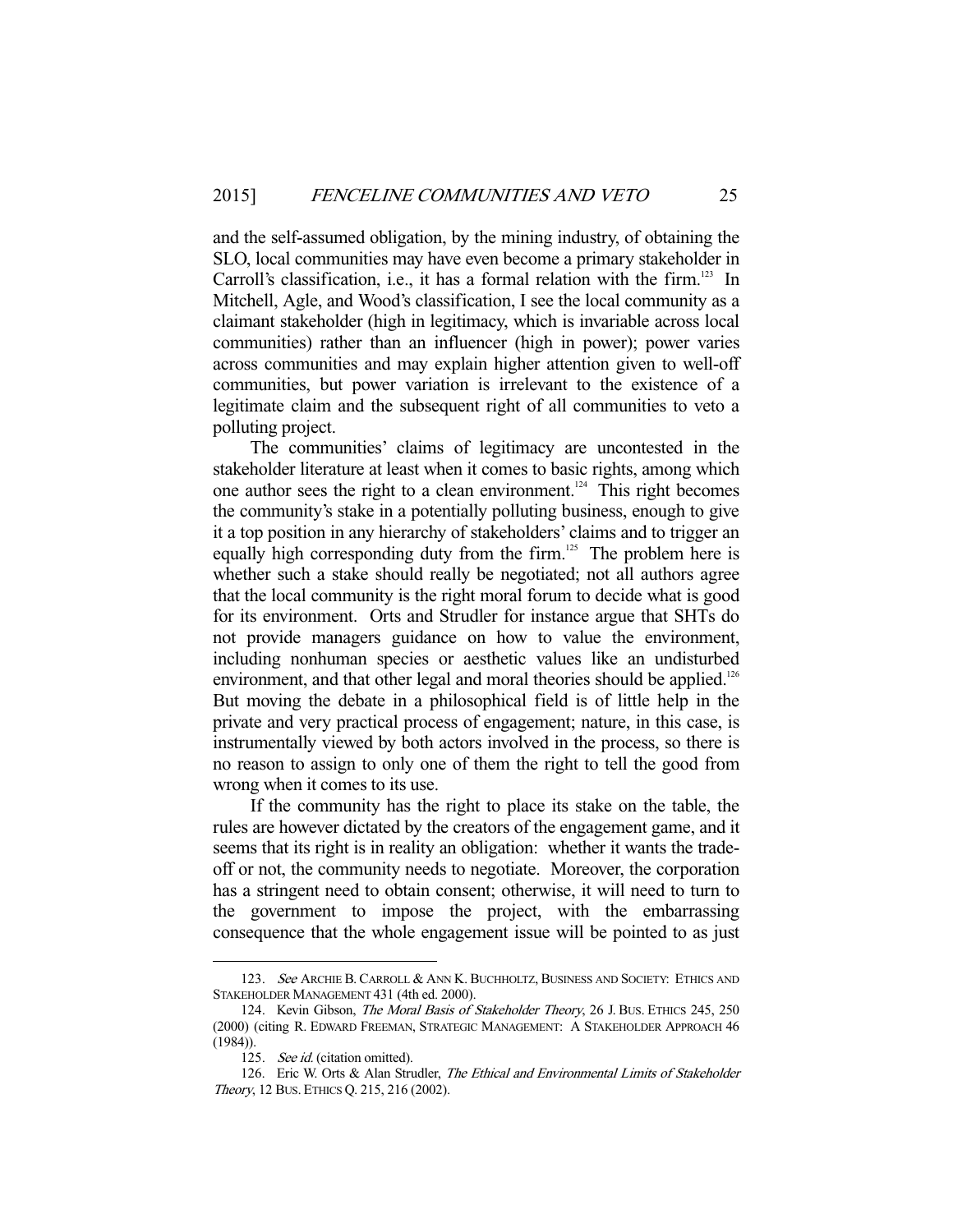self-serving rhetoric. Power asymmetries and the pressure of obtaining consent by all means raise the risk of corporate unfair play, and that is why many theorists have shown concern with this aspect. Freeman, $127$  for instance, pleads for engagement that enables all parties to genuinely advocate their interests, while Dawkins<sup>128</sup> speaks of good faith stakeholder engagement as acknowledging power asymmetries and providing mechanisms that diminish those disparities. Van Buren<sup>129</sup> argues for the necessity of express (as opposed to implied) local community consent as a guarantee of procedural fairness, but without discussing the right to withhold consent and the consequences of exercising this right. Although the prime manifestation of good faith in negotiations is to accept a "no," the stakeholder literature only focuses on ways to guarantee the fairness of the local community's "yes."

 A discussion on good faith should of course refer to community as well—there is no procedural good faith if, for instance, the negotiations are not undertaken with intent to reach agreement. Because the existence of good faith in this manifestation (sincere intent to agree) and in others (refraining from misleading, being transparent) can be deducted from the parties' behavior, Dawkins had the idea of non-binding arbitration as a solution for stalled corporation-community negotiations.<sup>130</sup> Inspired by the use of arbitration in labor conflicts (trade unions being stakeholders), he suggests the expanded use of this solution for all stakeholder engagement:

When the actors are not successful in their engagement through negotiation, they should accept the account and/or recommendations of a third-party neutral, which is a very strong evidence of good faith. . . . Third-party neutrals can also serve as arbitrators that make non-binding recommendations. In this instance, the corporation and the stakeholder present their positions to a mutually accepted person or tribunal that studies the issue and renders a public report of conclusions and recommendations for settling the differences, such that the public is informed and can bring pressure for a resolution. Since non-binding arbitration carries no legal weight, the parties retain their right to take other actions as they see fit.<sup>131</sup>

In fact, the forum for community—investor environmental arbitration already exists: in 2001, the Permanent Court of Arbitration adopted the

<sup>127.</sup> See R. Edward Freeman, The Politics of Stakeholder Theory: Some Future Directions, 4 BUS. ETHICS Q. 409, 416 (1994).

<sup>128.</sup> Cedric E. Dawkins, The Principle of Good Faith: Toward Substantive Stakeholder Engagement, 121 J.BUS.ETHICS 283, 284 (2014).

<sup>129.</sup> See Van Buren, *supra* note 116, at 490.

 <sup>130.</sup> Dawkins, supra note 128, at 290.

 <sup>131.</sup> Id. at 290-91.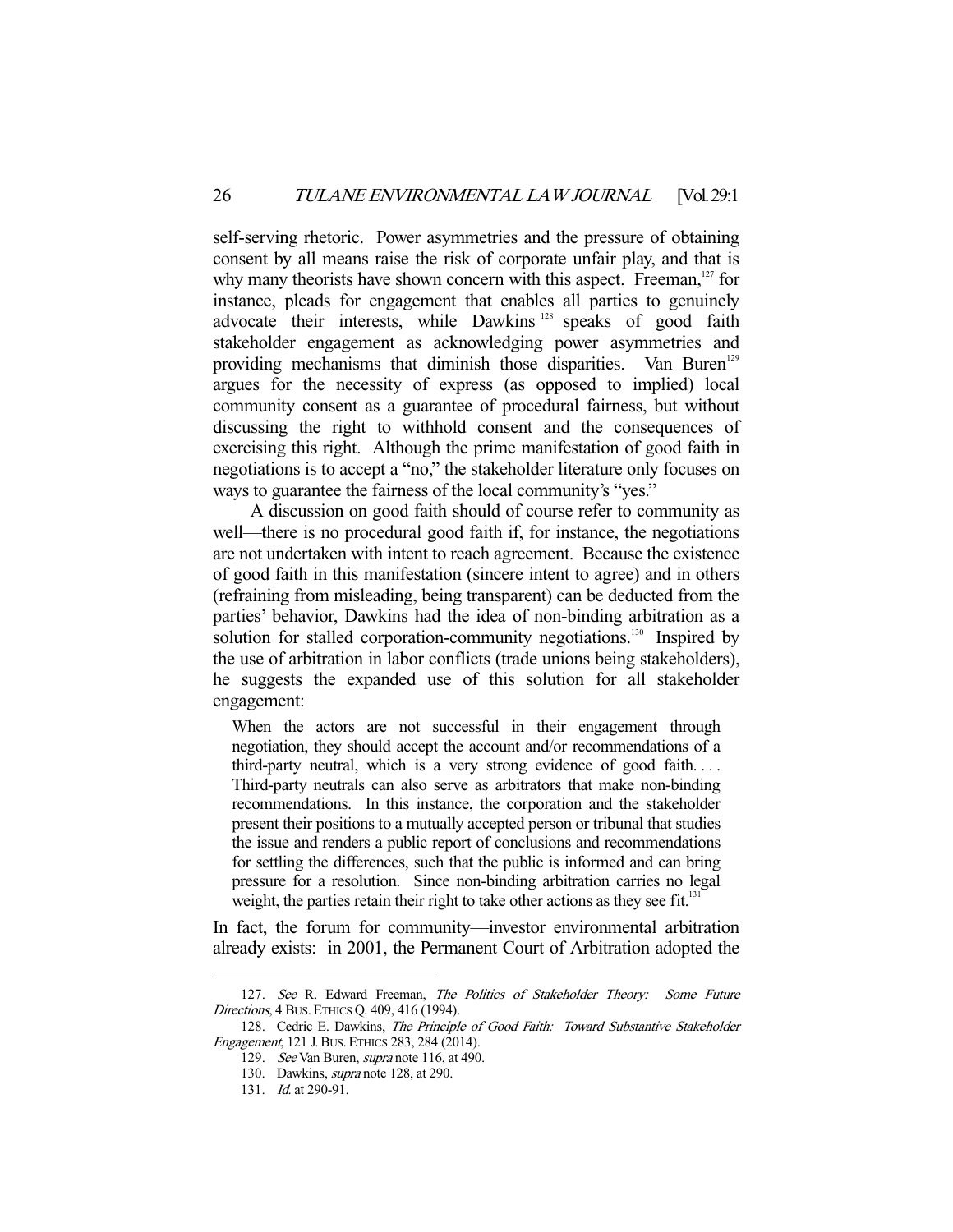Rules for arbitration of environmental disputes<sup>132</sup>—the first mechanism to allow broad standing for non-state entities. The rules are construed in such a broad manner that they appear procedurally suitable to any conceivable environment-related dispute, including the type I suggest. What is missing is an agreement on the applicable norms and, most importantly, the investor's consent. Of course, establishing jurisdiction ratione materiae (what is the exact kind of disputes that are arbitrable) and ratione personae (who exactly is the community) would require legal creativity and flexibility, but altogether the solution is not inconceivable.

 From the perspective of the right to withhold consent, this procedure may at first sight bring more confusion: once the community engages in a process that may culminate with arbitration, its consent will be implied, and only the terms will remain to be negotiated.<sup>133</sup> But once this drawback is managed, arbitration can be conceived as a solution to assess the fairness of a community veto—perhaps by weighing historic environmental injustice, by evaluating the genuinely environmental nature of the protest, and by reference to some Indicators of Sustainable Development, seen by some as "an indicator of the motivation of people . . . to measure the well-being of their communities along additional axes besides economic wealth."<sup>134</sup> Negotiation and mediation were frequently shown to dramatically favor corporations, which intimidate, unduly influence, or manipulate local representatives; 135 arbitration will level the playing field, and anyway it will rarely be used in practice, as corporations will struggle to avoid this source of financial and reputational damage. But when used, it will benefit corporations as well by securing unchallengeable deals and by avoiding more damaging outcomes like street protests.

 In short, a "no" delivered in class arbitration will indicate a profound opposition and not a mere unreasonable stubbornness, while a "yes" will set the foundations for long-term stability in corporate—local community relations. Besides, the business can always resort to governmental support for the imposition of a project even after being given a "no" in a nonbinding arbitration. It is often the case that the "no"

 <sup>132.</sup> See Permanent Court of Arbitration (PCA): Optional Rules for Arbitration of Disputes Relating to Natural Resources and/or the Environment, 41 INT'L LEGAL MATERIALS 202 (2002).

<sup>133.</sup> See id. at 205.

<sup>134.</sup> See Clark A Miller, New Civic Epistemologies of Quantification: Making Sense of Indicators of Local and Global Sustainability, 30 SCI. TECH. & HUM. VALUES 403, 417 (2005).

 <sup>135.</sup> It was suggested for instance that environmentally concerned communities become hostages of the corporations seeking consent, and end up embracing their views due to the Stockholm Syndrome. BARRY COMMONER, MAKING PEACE WITH THE PLANET 177 (1990).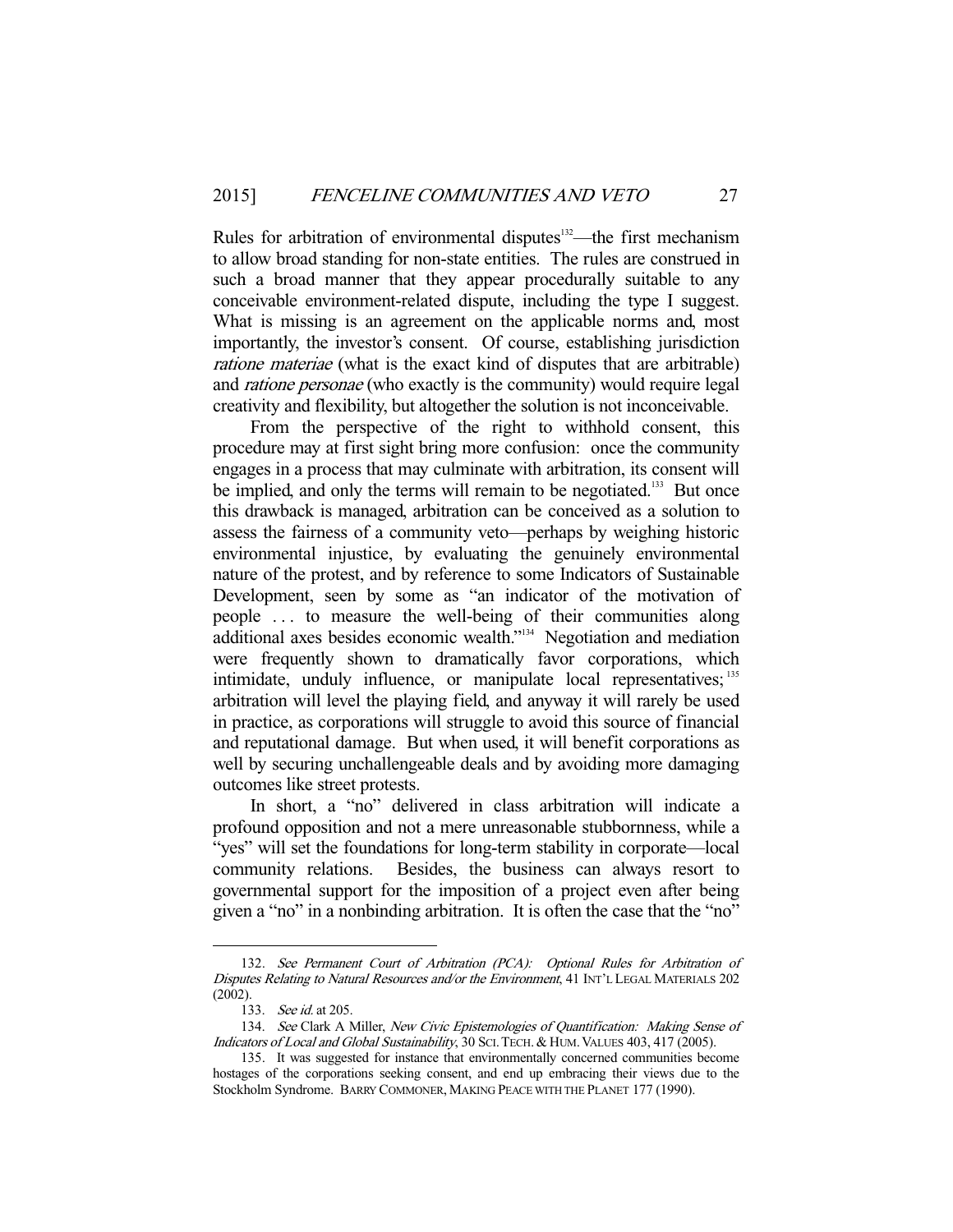is delivered by violent protests, so things should not be different with arbitration. The advantage of the latter is that the governments, in taking their final decision, cannot blame the protest on some turbulent elements in the community or the instigative actions of environmentalist groups,  $136$ because arbitral procedures require mass adherence of the concerned population.

#### VI. CONCLUSION

-

 Several evolutions point to the necessity of a debate over the scope and the extent of FPIC. First, it is unclear whether the upper rung of environmental participation, which is citizens' control, can equate refusal of the project by a community in certain circumstances. If not, it is doubtful that participation is indeed "the right of rights," as termed by Waldron.<sup>137</sup> Second, the success of the indigenous peoples' rights and EJ movements in developed countries (leading to a de facto right of veto only for ethnic and racial minority communities) raises the question of what happens to the other vulnerable communities, a confusion reflected in the numerous references in the academic and technical literature to the FPIC as pertaining to "indigenous and other vulnerable groups" or even broader: "other affected groups."<sup>138</sup> From here, and given the environmental basis of the community's opposition, I raise the question of the faith of all other communities lacking a sociological identifier: if the NIMBY-ism based on property decline brings a justifiable (under some theories) blame of selfishness to these communities, the NIMBY-ism based on environmental concerns is humanely, morally, and even legally more understandable. Finally, the SLO concept advanced by companies themselves, and the engagement process in general, is meaningless without a right to veto.

 In addition, the two parallel arenas of community participation (alongside government planners and corporate investors, respectively) require clarification of their consequentiality link, if any. For now, the dispute over venue-shifting by local communities, with the intent of finding the friendliest forum for their environmental opposition to industrial development, was researched with regard to shifting from the

<sup>136.</sup> As the tribunal did in Tecnicas Medioambientales TECMED S.A. v. United Mexican States, ICSID Case No. ARB (AF)/00/2, Arbitration Award ¶ 144 (May 29, 2003), http://www. icsid.worldbank.org/ICSID/FrontServlet?requestType=CasesRH&actionVal=showDoc&docid=D C4872\_Sp&caseId=C3785.

<sup>137.</sup> See Jeremy Waldron, Participation: The Right of Rights, in 98 PROC. ARISTOTELIAN SOC'Y 307 (1998).

<sup>138.</sup> See, e.g., Banerjee, supra note 29, at 327; Goodland, supra note 29, at 69.